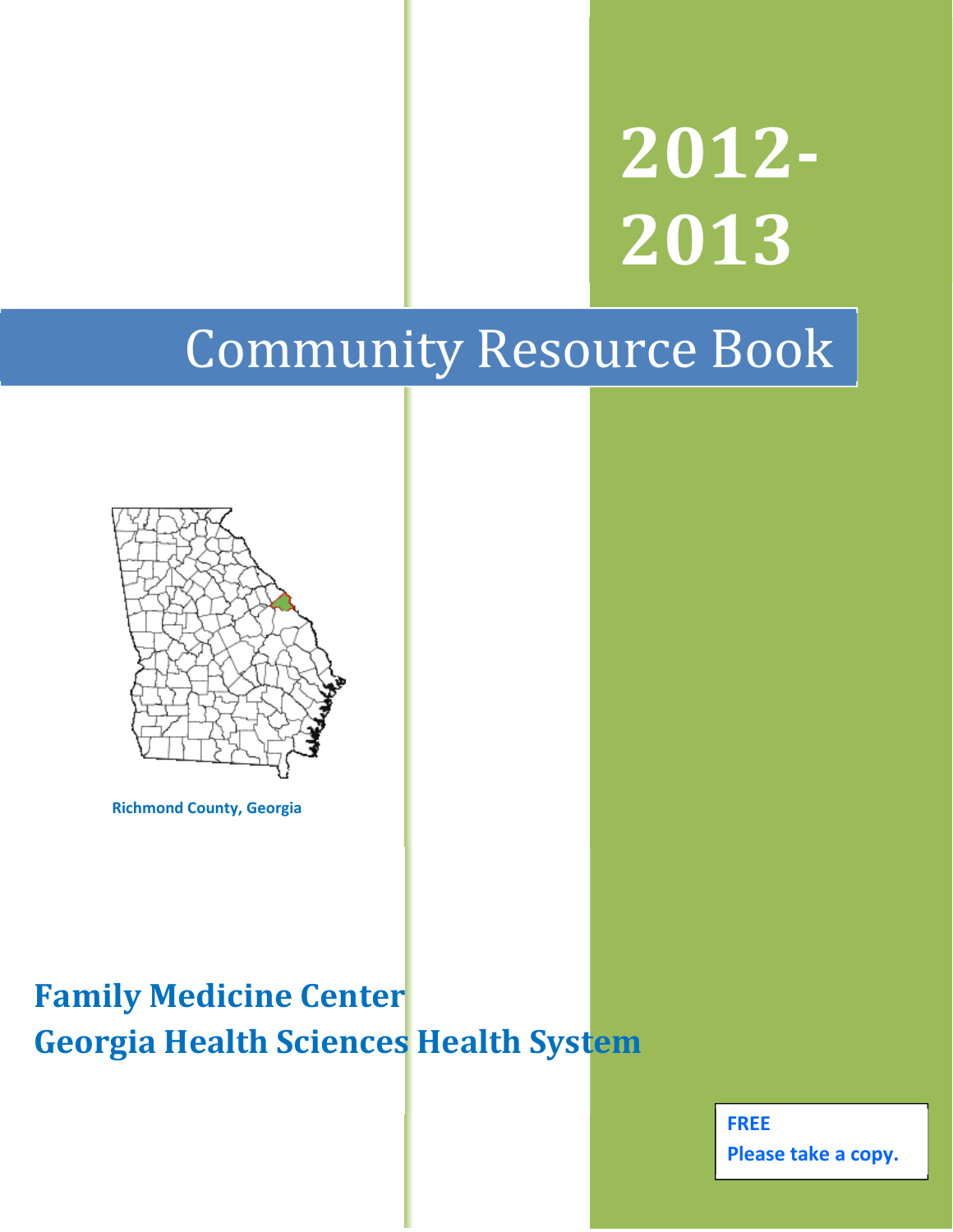## **Family Medicine Center Community Resource Book**

## 2012‐2013

This resource book has been created for the use of the community of Augusta and Richmond County. Included are available services for health department clinics, low cost clinics for uninsured patients, medication assistance, transportation, mental health and substance abuse, elder care and dementia, emergency and hotline services, urgent care centers, family planning and pregnancy, and medical supplies. In addition to physical therapy and rehabilitation, homeless shelters assistance and low income housing, hospice care, children and youth services, clothing, furniture, appliances, and household goods, dental care, food pantries, job search and literacy training, dialysis facilities, support groups and organizations, veterans, and educational websites. *Information is not copyrighted and may be reprinted.* 

## **Acknowledgements**

This book has been prepared for you by Department of Family Medicine at the Medical College of Georgia, Adriana Pratt, MD and Ruth George, MD, FACS third year residents in the department. This guide was prepared under the direction of Janis Coffin**,** DO, FAAFP Medical Director, Family Medicine Center and Associate Professor and Jacqueline DuBose, MD Associate Director, Resident Educational Programs and Assistant Professor with the Department of Family Medicine at GHSU.

The printing of the book was funded by Health Resources and Services Administration (HRSA), Residency Training in Primary Care grant, number D58HP23219.

### **Updates**

It is our hope to update this guide annually to ensure that the information is accurate and up to date; however if you find a broken link, a number that is no longer in service, or a listing that is no longer provided, please let us know. You can submit updates and additional information to:

> Community Resource Guide Updates Department of Family Medicine HB 2050 (Dayna Seymore) 1120  $15<sup>th</sup>$  Street Augusta GA 30912 Or email to: dseymore@georgiahealth.edu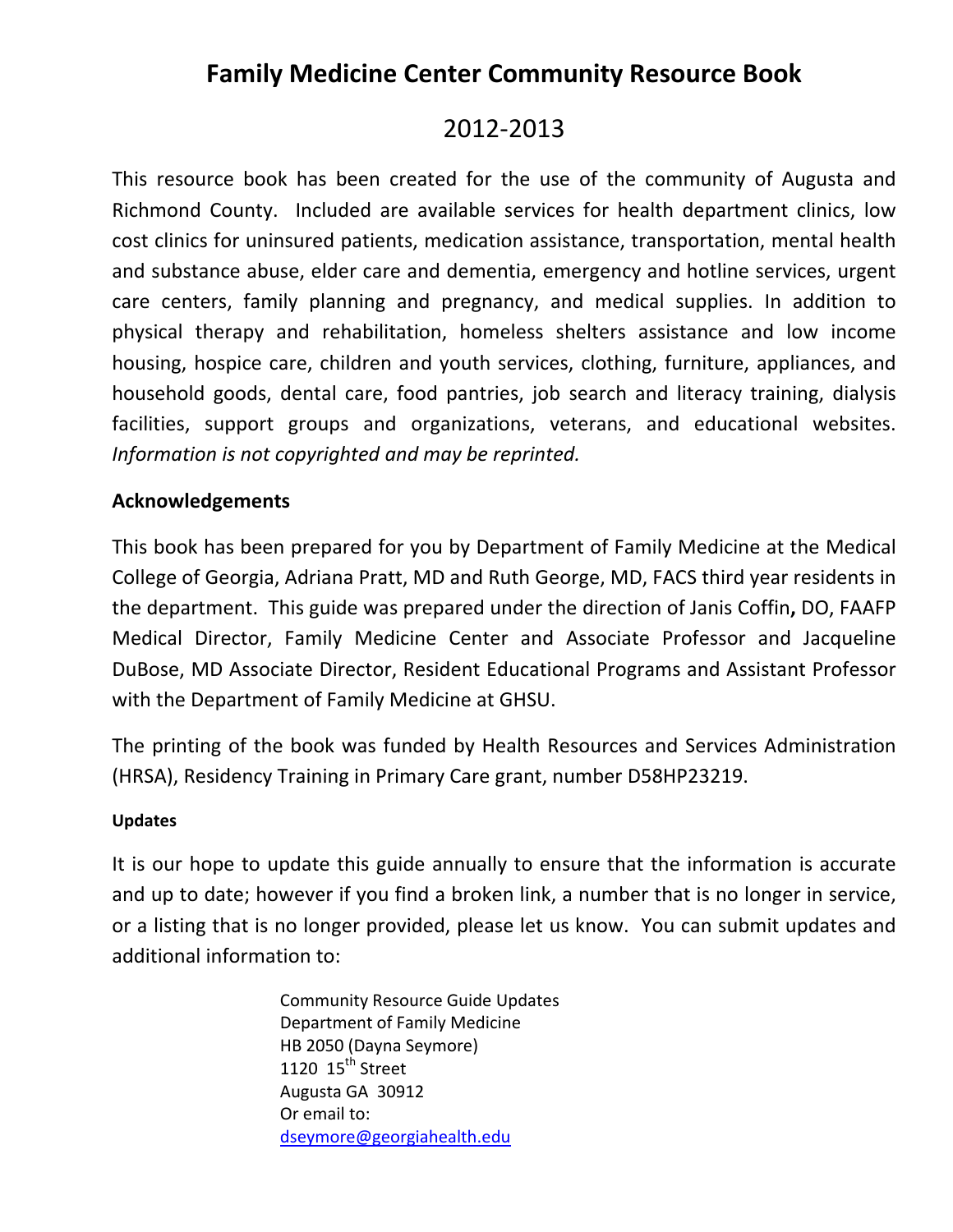## Family Medicine Center Community Resource Book Georgia Health Sciences Health System

## Contents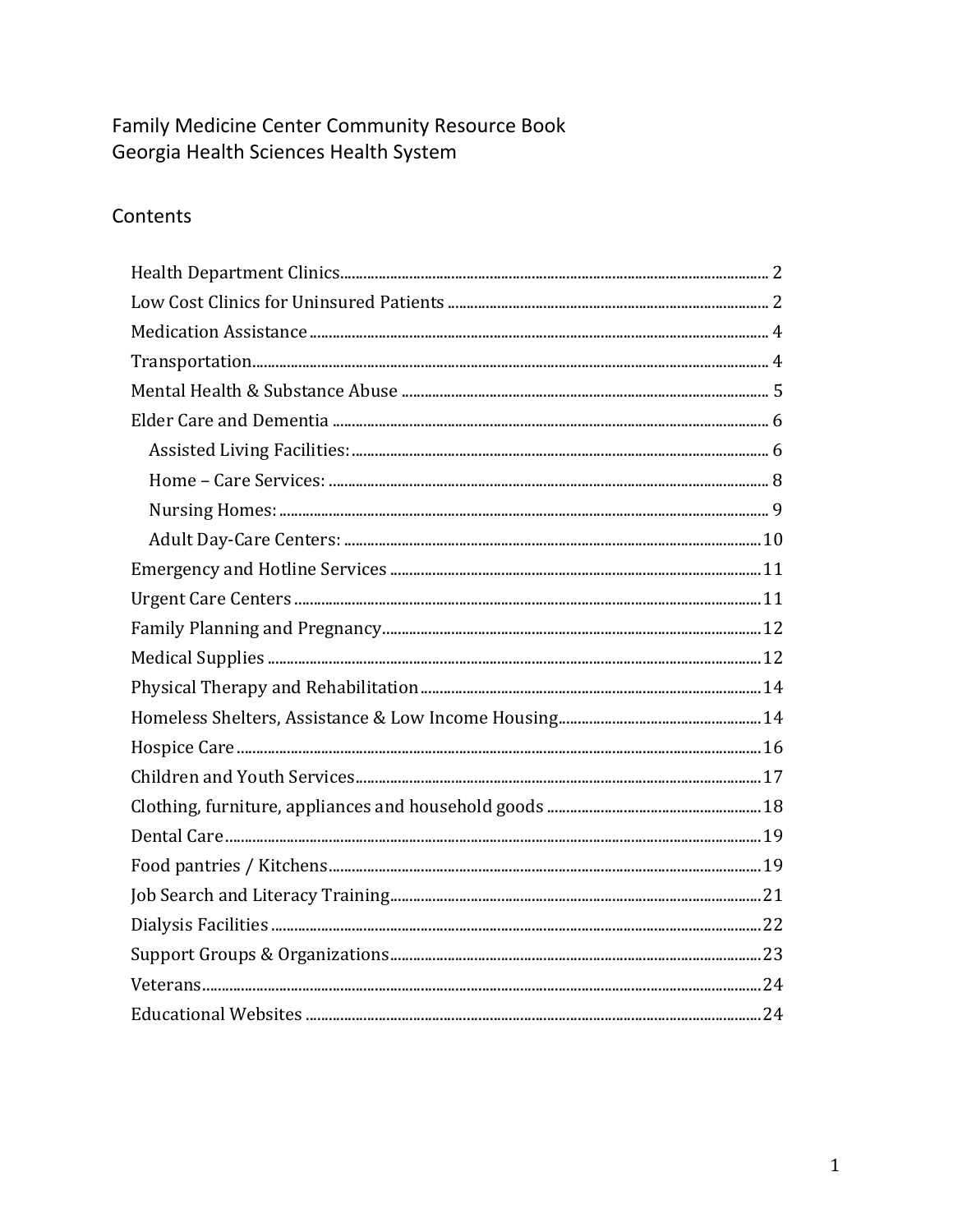## Family Medicine Center Community Resource Book Georgia Health Sciences Health System

#### **Health Department Clinics**

Richmond County Health Department

- Phone Number: 706-721-5900
- Address: 950 Laney Walker Blvd. Augusta, GA. 30901.
- Services Provided: child/adolescent health, communicable diseases, dental health, general medical, infectious diseases, HIV, TB Clinic, WIC, Women's Health and pregnancy testing.

Richmond County Health Department South Augusta Clinic:

- Phone Number: 706-790-0661.
- Address: 2420 Windsor Spring Road. Augusta, GA. 30906.
- Services Provided: child/adolescent health, communicable diseases, dental health, general medical, infectious diseases, HIV, TB Clinic, WIC, Women's Health and pregnancy testing.

TB Control Clinic:

- Phone Number: 706-721-5840
- Address: 950 Laney Walker Blvd. Augusta, GA. 30901.

Fort Gordon WIC Clinic:

- Phone Number: 706-791-1701.
- Address:  $42^{nd}$  Street, Building 40200. Fort Gordon, GA. 30905.
- Services Provided: supplemental foods, health care referrals, and nutrition education for lowincome pregnant, breastfeeding, and non-breastfeeding postpartum women, and to infants and children up to age five who are found to be at nutritional risk.

#### **Low Cost Clinics for Uninsured Patients**

Doctors Direct of the CSRA:

- Phone Number: 706-733-1776
- Website: www.doctorsdirect-csra.com
- Address: multiple providers in the CSRA.
- Services Provided: Care Card Membership program non-insurance medical discount card for participating providers in the following specialties: Dentists, Family Medicine, Pediatrics, Ophthalmology, Orthopedics and Sports Medicine, Internal Medicine, Allergy / Immunology, Surgery, Occupational Medicine, Endocrinology, Nephrology, Gynecology, Neurology, Sleep Medicine, Sports Medicine, and Plastic Surgery. Also includes massage therapists, Laboratories, Pharmacies, Podiatrists, Chiropractors, Urgent care centers, Durable Medical Equipment stores, Hospitals, Optometrists, Optical stores, Physical Therapists, Audiologists, Imaging centers, Infusion Therapy, and Psychologists.

#### Lamar Medical Center:

- Phone Number: 706-828-7468. Fax: 706-724-7566.
- Address: 1446 Lee Beard Way. Augusta, GA. 30901
- Website: www.bgcrcenter.org/Lamar%20Medical%20Center.htm
- Services Provided: To provide access to quality comprehensive, culturally diverse, and community-based primary care.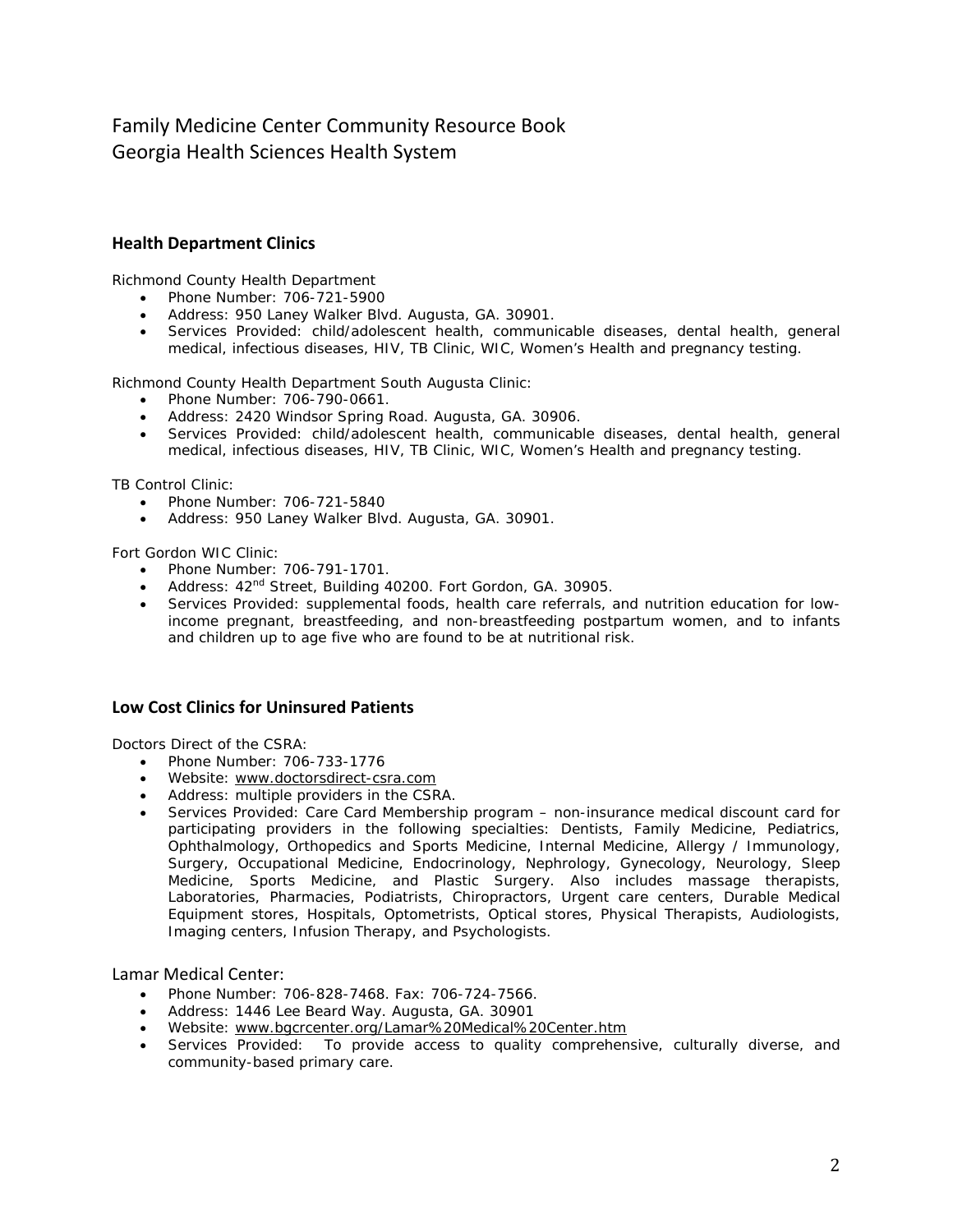Richmond County Medical Society, Project Access:

- Phone Number: 706-733-5177. Fax: 706-736-8055.
- Address: 2612 Commons Boulevard. Augusta, GA. 30909.
- Website: www.rcprojectaccess.org
- Services Provided: outreach program of the Richmond County Medical Society which assists the uninsured indigent people of Richmond and Columbia counties with accessing physician services. Specialties include: Allergy / Immunology, Anesthesiology, Cardiology, Cardiovascular Surgery, Dermatology, Endodontics, Family Medicine, Gastroenterology, General Surgery, Gynecology, Infectious Diseases, Internal Medicine, Nephrology, Neurology, Neurosurgery, Ophthalmology, Oral Surgery, Orthopedic Surgery, Pain Management, Plastic Surgery, Psychiatry, Pulmonary diseases, Rheumatology, Sleep Medicine, Surgery, Thoracic Surgery and Urology.

Catholic Social Services:

- Phone Number: 706-722-4390
- Address: 811 12<sup>th</sup> Street. Augusta, GA. 30901.
- Website: www.cssaugusta.com
- Services Provided: Primary care clinic provided by St. Vincent de Paul Health Center (706-828- 3444). Home Visits available to assess health status and home needs, made by a licensed nurse. Also assists in obtaining birth certificates for those who cannot afford one.

Neighborhood Improvement Project – Belle Terrace Health and Wellness Centers:

- Phone Number: 706-790-4440
- Address: 2467 Golden Camp Road. Augusta, GA. 30906.
- Website: www.neighborhoodimprovement.org
- Services Provided: Primary care for all ages, health education, visual and hearing screens for children, preventive physicals, chronic care management (HTN, Diabetes, Obesity), Cancer and other disease screenings, Child and adult immunizations.

Druid Park Community Health Center:

- Phone Number:
- Address: 1125 Druid Park Ave. Augusta, GA. 30904.
- Website: www.miraclemakingministries.com
- Services Provided: Primary care services, immunizations, preventive healthcare, nutritional education, laboratory and radiology services.

St. Vincent de Paul Health Center:

- Phone Number: 706-722-3535
- Address:  $4328<sup>th</sup>$  street. Augusta, GA, 30901.
- Website: www.salvationarmycars.com
- Services Provided: health services provided by a nurse practitioner, and outreach nurse, a clinical assistant as well as GHSU staff. Emergency prescription services are provided for individuals in need of insulin, cardiac medications and other critical drugs.

GAP Ministries:

- Phone number: 706-722-4408
- Address: 1235 Greene Street. Augusta, GA. 30901.
- Website: www.gapministries.org
- Services Provided: Medication and healthcare assistance program: nurse volunteers evaluate patients, provide pharmacy cards for non-narcotic medications and refer to local clinics for medical needs beyond simple first aid. Reading glasses and over-the-counter pain medications are supplied as needed.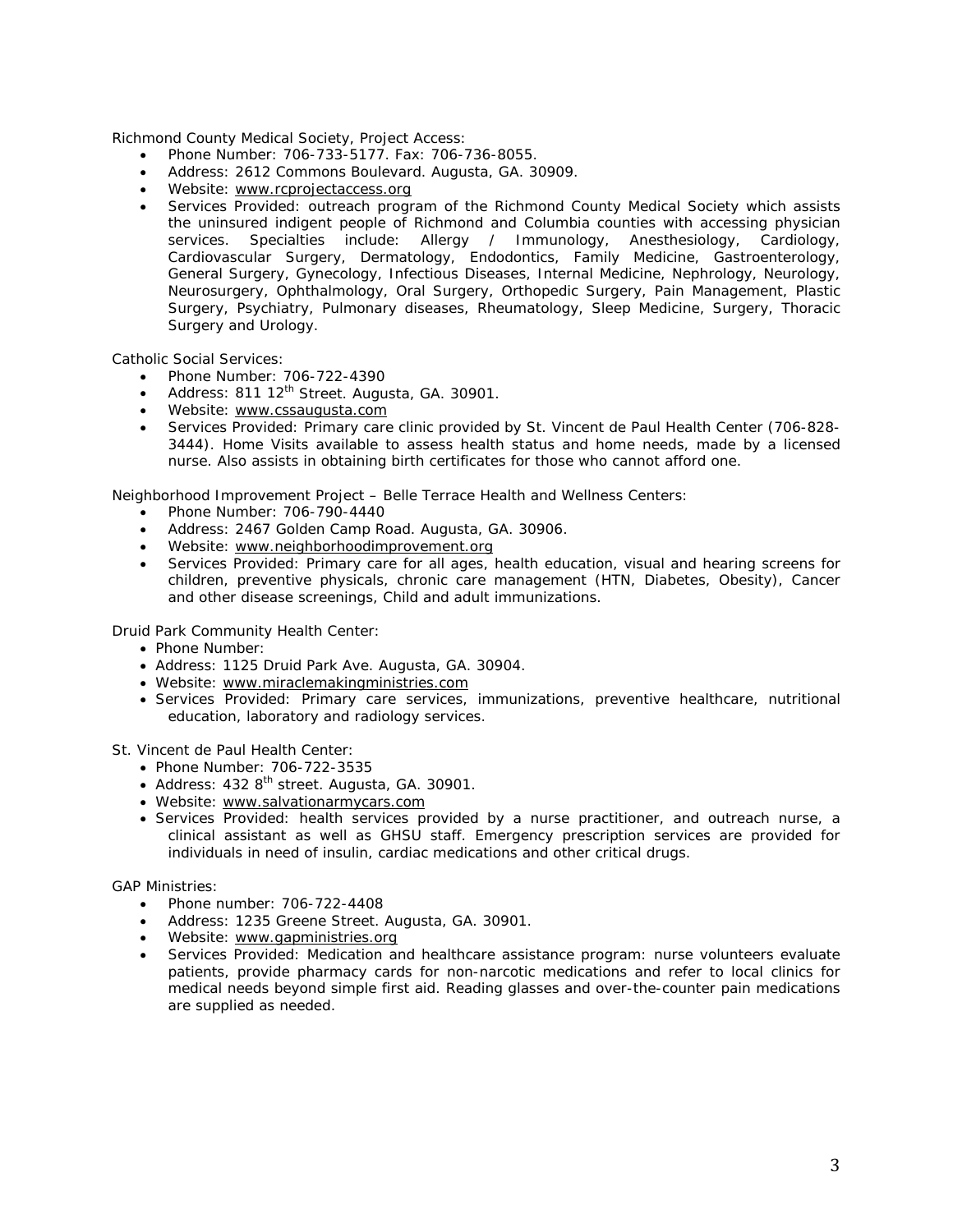Christ Community Health Service:

- Phone Number: 706-922-0600
- Address: Two locations Laney Walker Community Health Center: 1226 D'Antignac Street. Augusta, GA. 30901, and Olde Town Community Health Center: 127 Telfair Street. Augusta, GA. 30901.
- Website: www.christcommunityaugusta.org/christ-community-health-services
- Services Provided: Affordable primary health care for the uninsured and under-served in the CSRA. Patients are seen on a sliding fee that starts at \$25.

#### **Medication Assistance**

Needy Meds:

- Website: www.needymeds.com
- Services Provided: free information resource about patient assistance programs (PAP) which provide free or low-cost prescription medications to low-income patients. The PAPs are listed by Brand and Generic drug names and by Pharmaceutical company. The website also posts information on low cost clinics, discount drug cards and medication coupons.

Catholic Social Services:

- Phone Number: 706-722-4390
- Address: 811 12<sup>th</sup> Street. Augusta, GA. 30901.
- Website: www.cssaugusta.com
- Services Provided: Assistance with prescription medications for patients that cannot afford them. Care provided through St. Vincent de Paul Health Center.

#### **Transportation**

Columbia County Transit:

- Phone Number: 706-556-0308
- $1<sup>st</sup>$  come,  $1<sup>st</sup>$  serve basis. \$3 one way, \$6 round trip.

Richmond County Transit:

- Phone Number: 706-821-1497 (Hephzibah, McBean and Blythe)
- \$3 one way, \$6 round trip. Call in advance.

Logisticare

- Phone Number: GA- 888-224-7988, SC 866-445-9962.
- Accepts Medicare and Medicaid patients.

Waco Transit:

Phone Number: 478-552-3845

Burke City Transit:

• Phone Number: 706-554-1660

ParaTransit:

Phone Number: 706-821-1819

Augusta Public Transit:

- Phone Number: 706-821-1721
- Bus Passes/ Handicap Bus Passes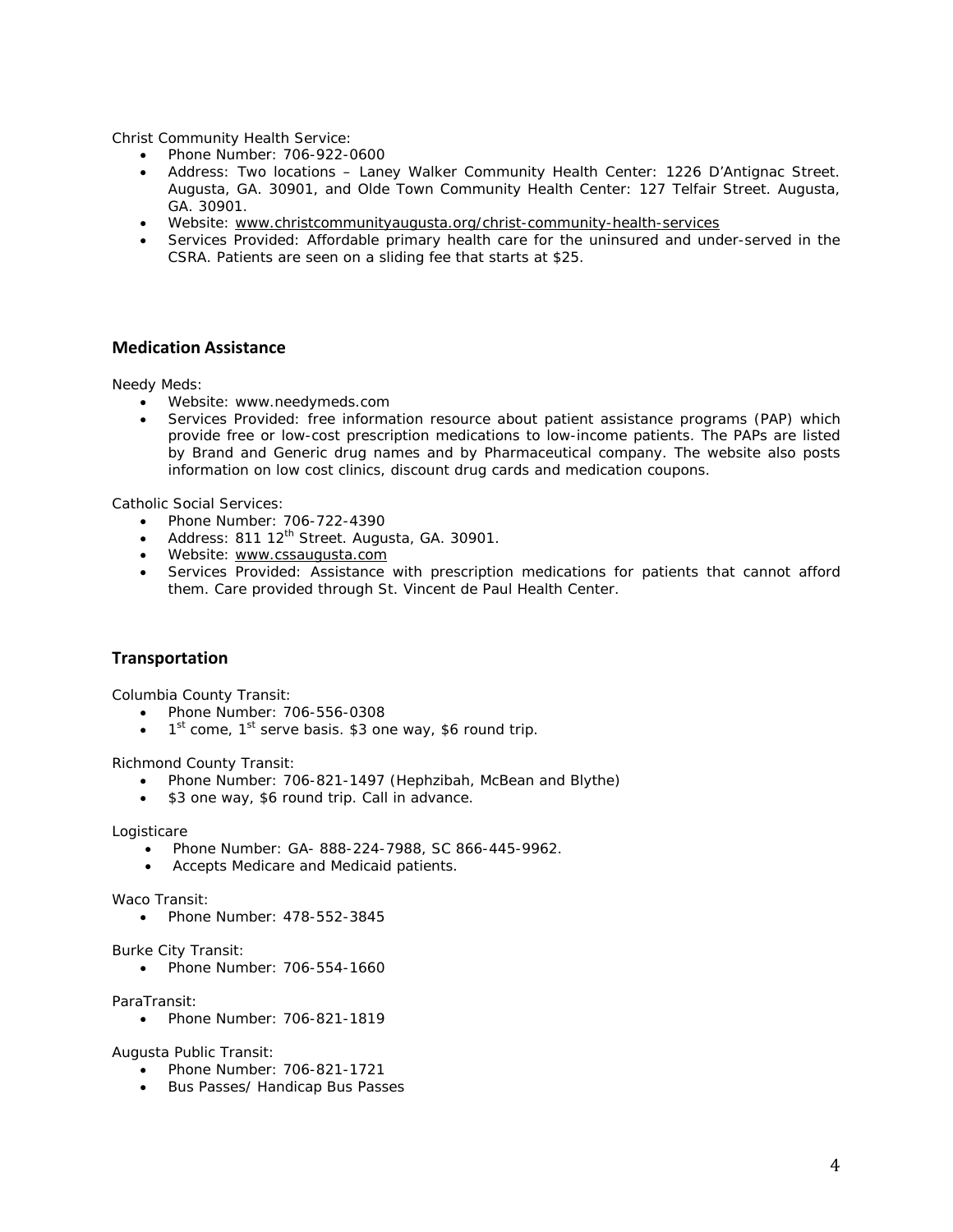McDuffie City Transit:

• Phone Number: 706-595-6683

Aiken City Transportation:

• Phone Number: 803-648-6493

#### **Mental Health & Substance Abuse**

American Work, Inc:

- Phone Number: 706-736-8170.
- Address: 1727 Wrightsboro Road, Suite B. Augusta, GA 30904.
- Website: http://www.americanwork.org
- Services provided: Adult Residential Support (Augusta Structured Supportive Living Group), Peer Support Day Services (assistance in developing social skills, living skills and linkage to community resources to access other services), Augusta Mental Health and Addictive Disease Outpatient Clinic (for children, adolescents, and adults), Community Support Individual (case managers), Group Training and Counseling (medication education / compliance, independent living skills, problem solving skills, interpersonal / communication skills, coping skills, substance abuse / addiction, and management of resources), Individual Counseling, Family Training and Counseling, Supported Employment Services, Developmental Disabilities Program (Atlanta), and Psychosocial Rehabilitation Services.

Transitional Family Services, Augusta Regional Office:

- Phone Number: 706-364-1404.
- Address: 3643 Walton Way Extension Building 4B. Augusta, GA 30909.
- Website: www.tfsga.org
- Services provided: Medicaid-funded Intensive Family Intervention (IFI), Medicaid-funded CORE Services, Comprehensive Child and Family Assessments, In-home Family therapy and Crisis Intervention Services, In-home Parent Aide Services, Wrap Around Services, Case Management Services, In-home Parenting Classes, Group Therapy for Sexual Abuse Victims, Early/Brief Intervention, Home Evaluation, Transportation, CPS Investigations and Screen-Outs, Parental Fitness Evaluations, Drug and Alcohol Assessments, The Seven Challenges Treatment Program. Other services that may be provided include: Anger Management Groups, Family Violence Groups, Group Parenting Classes, Grief Therapy, Relationship Therapy, Substance Abuse Treatment, Divorce Groups, Depression Therapy & Groups, Self-Esteem Therapy & Groups, Anxiety & Stress Therapy & Groups.

Serenity Behavioral Health Systems, Adult Mental Health and Substance Abuse Services:

- Phone Number: 706-432-3800.
- Address: 3421 Mike Padgett Highway. Augusta, GA 30906.
- Website: http://www.serenitybhs.com
- Services Provided: Crisis management, group training and counseling, individual counseling, medication administration, nursing and physician assessments, family training and counseling.

Georgia Crisis and Access Line:

- Phone Number: 1-800-715-4225
- Website: www.mygcal.com
- Services Provided: 24 hour hotline service. The Georgia Crisis and Access Line is a Division of Mental Health, Developmental Disabilities and Addictive Diseases (MHDDAD). It provides treatment and support services to people with mental illnesses, addictive diseases, mental retardation and related developmental disabilities.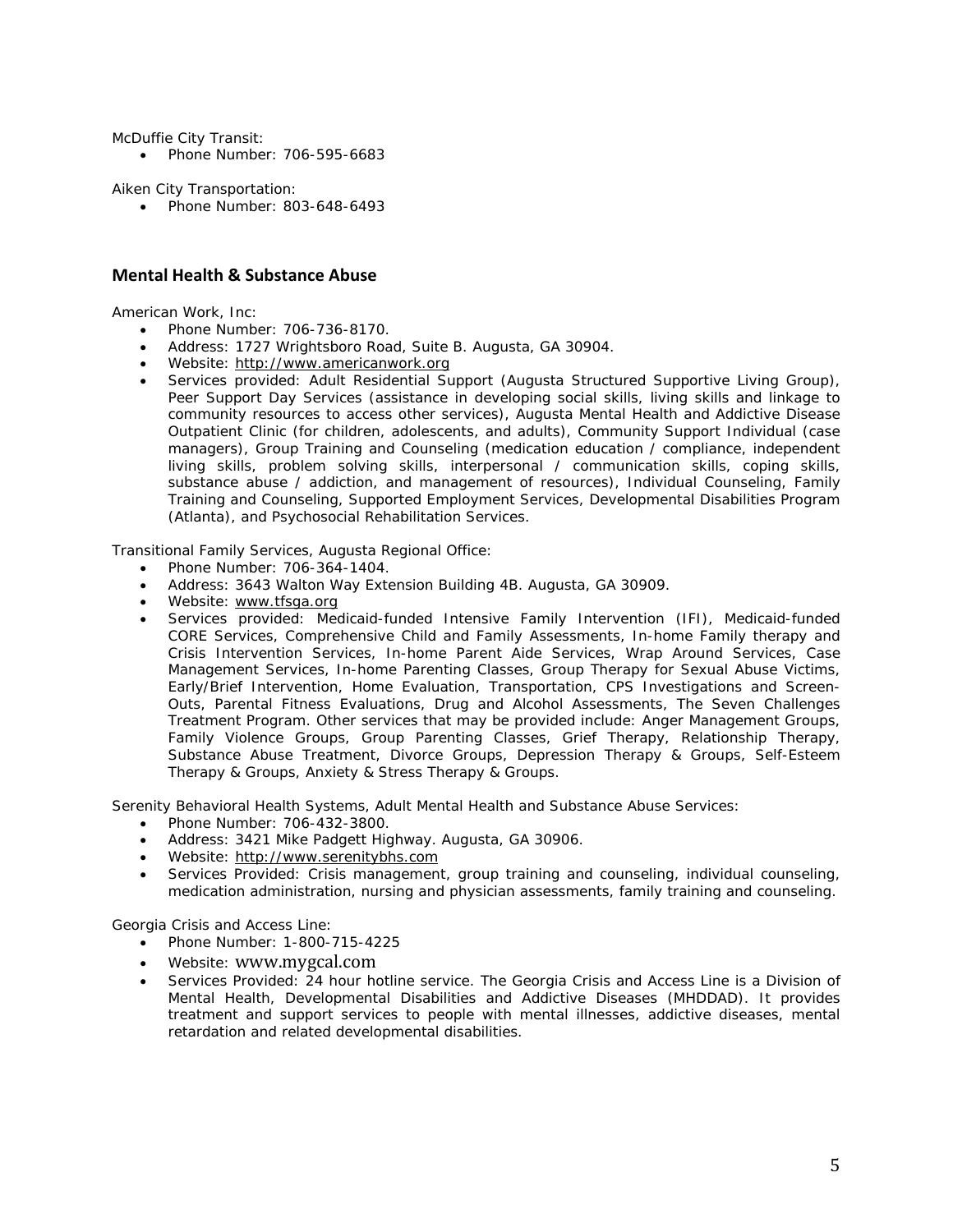Peachstate Behavioral Health Services, Inc.:

- Phone Number: 706-726-4711
- Address: 233 Davis Road, Suite G. Augusta, GA 30907
- Website: None
- Services provided: Adult mental health and substance abuse

Lighthouse Care Center of Augusta:

- Phone number: 706-396-2901
- Address: 3100 Perimeter Parkway. Augusta, GA 30909.
- Website: None.
- Services Provided: Child / Adolescent mental health.

Alcoholics Anonymous:

- Phone Number: 706-860-8331
- Address: 113 Camilla Avenue Augusta, GA. 30907
- Website: www.augustaaa.org
- Services Provided: Support for men and women who suffer from alcoholism.

The Hale House Foundation:

- Phone Number: 706-722-3060
- Address: 402 Walker Street. Augusta, GA 30904
- Website: www.thehalefoundation.com
- Services Provided: transitional program to assist men over the age of 21 with substance abuse problems to recover in a safe halfway house setting.

Hope House:

- Phone Number: 706-737-9879.
- Address: 2205 Highland Avenue. Augusta, GA. 30904
- Website: www.hopehouseforwomen.org
- Services Provided: residential treatment facility that serves women 18 years and older who suffer from substance abuse and mental health disorders. Hope House serves three populations of women: homeless single women, pregnant women, and women with children, many who are seeking to regain custody of their children.

Salvation Army Corps Salvage and Rehabilitation Center (CSRC):

- Phone Number: 706-826-7933
- Address: 1384 Greene Street. Augusta, GA. 30901.
- Website: www.salvationarmycars.com
- Services Provided: substance abuse rehab program for men. It involves counseling, work therapy, religious instruction and custom rehabilitation assistance at no cost. This program is a long-term residency program with 35 beds.

#### **Elder Care and Dementia**

#### **Assisted Living Facilities:**

Brookdale Place of Augusta:

- Phone Number: 706-738-6003.
- Address: 326 Boy Scout Road. Augusta, GA 30909.
- Website: www.brookdaleliving.com
- Services Provided: Three meals a day, weekly housekeeping, daily trash removal, weekly laundry, social, educational and devotional programs, scheduled group transportation, 24-hour staff, monthly wellness visits by nurse, personal hygiene and grooming, medication coordination, continence management, assistance with eating, mobility and transferring.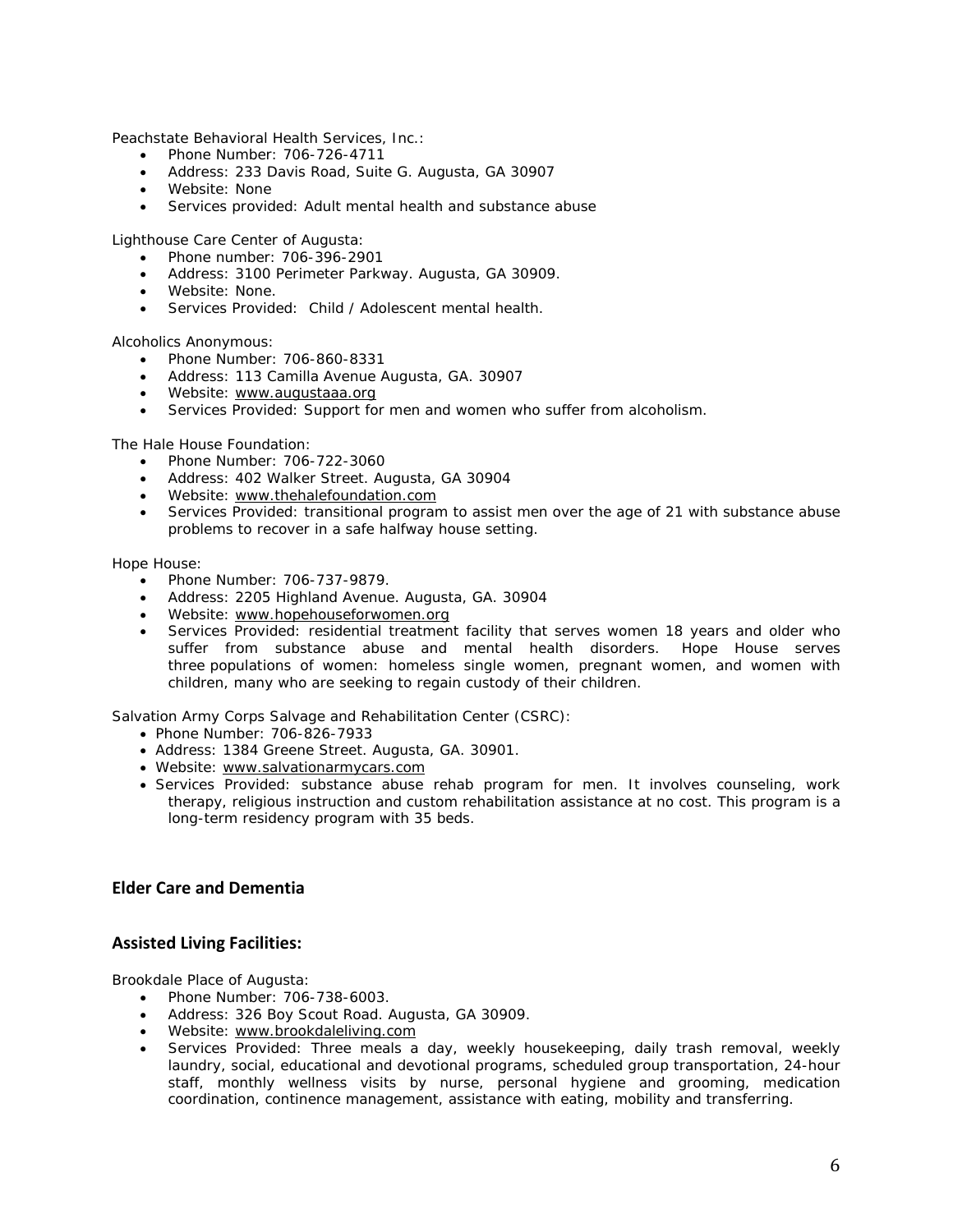Golden Living Center:

- Phone Number: 706-738-3301
- Address: 1600 Anthony Road. Augusta, GA. 30904.
- Website: www.goldenlivingcenters.com
- Services Provided: Licensed nursing, physical therapy, speech therapy, occupational therapy, stroke rehabilitation, balance management, IV therapy, Diabetes management, pain management, continence management, dialysis care, wound care, dementia & Alzheimer's care, amenities, facility-provided transportation

Golden Living Community:

- Phone Number: 706-736-9663.
- Address: 2237 Lee Street. Augusta, GA. 30904.
- Website: www.goldenlivingcenters.com
- Services Provided: Licensed nursing, physical therapy, speech therapy, occupational therapy, stroke rehabilitation, balance management, IV therapy, Diabetes management, pain management, continence management, dialysis care, wound care, dementia & Alzheimer's care, amenities, facility-provided transportation.

Golden Living Center – Windemere:

- Phone Number: 706-860-7572
- Address: 3618 J. Dewey Gray Circle. Augusta, GA. 30907.
- Website: www.goldenlivingcenters.com
- Services Provided: Licensed nursing, physical therapy, speech therapy, occupational therapy, stroke rehabilitation, balance management, IV therapy, Diabetes management, pain management, continence management, dialysis care, wound care, dementia & Alzheimer's care, amenities, facility-provided transportation.

Amara Healthcare and Rehab:

- Phone Number: 866-601-1041.
- Address: 2021 Scott Road. Augusta, GA. 30906.
- Website: www.amarahealthcare.com
- Services Provided: housekeeping, laundry, meals, barber and beauty, registered nursing staff, registered dietitian, secured entrances / exits, therapeutic activities, Alzheimer's / dementia unit, tube feedings, pain management, IV therapy, wound care, respite services, hospice services, medication administration.

St. John Towers – Wesley Woods:

- Phone Number: 706-722-2096.
- Address: 724 Greene Street. Augusta, GA. 30901.
- Website: www.wesleywoods.org
- Services Provided: 24-hour personnel, Plaza personal care center assistance with meals, medication supervision, bathing and grooming, housekeeping, laundry.

Elmcroft of Martinez:

- Phone Number: 706-855-6565.
- Address: 515 The Pass. Martinez, GA. 30907.
- Website: www.elmcroftal.com
- Services Provided: assisted living and Alzheimer's care community, staffed 24 hours a day, meals, housekeeping services and other amenities.

Knob Hill:

- Phone Number: 706-860-0556
- Address: 2818 Knob Hill Farm Road. Evans, GA. 30809.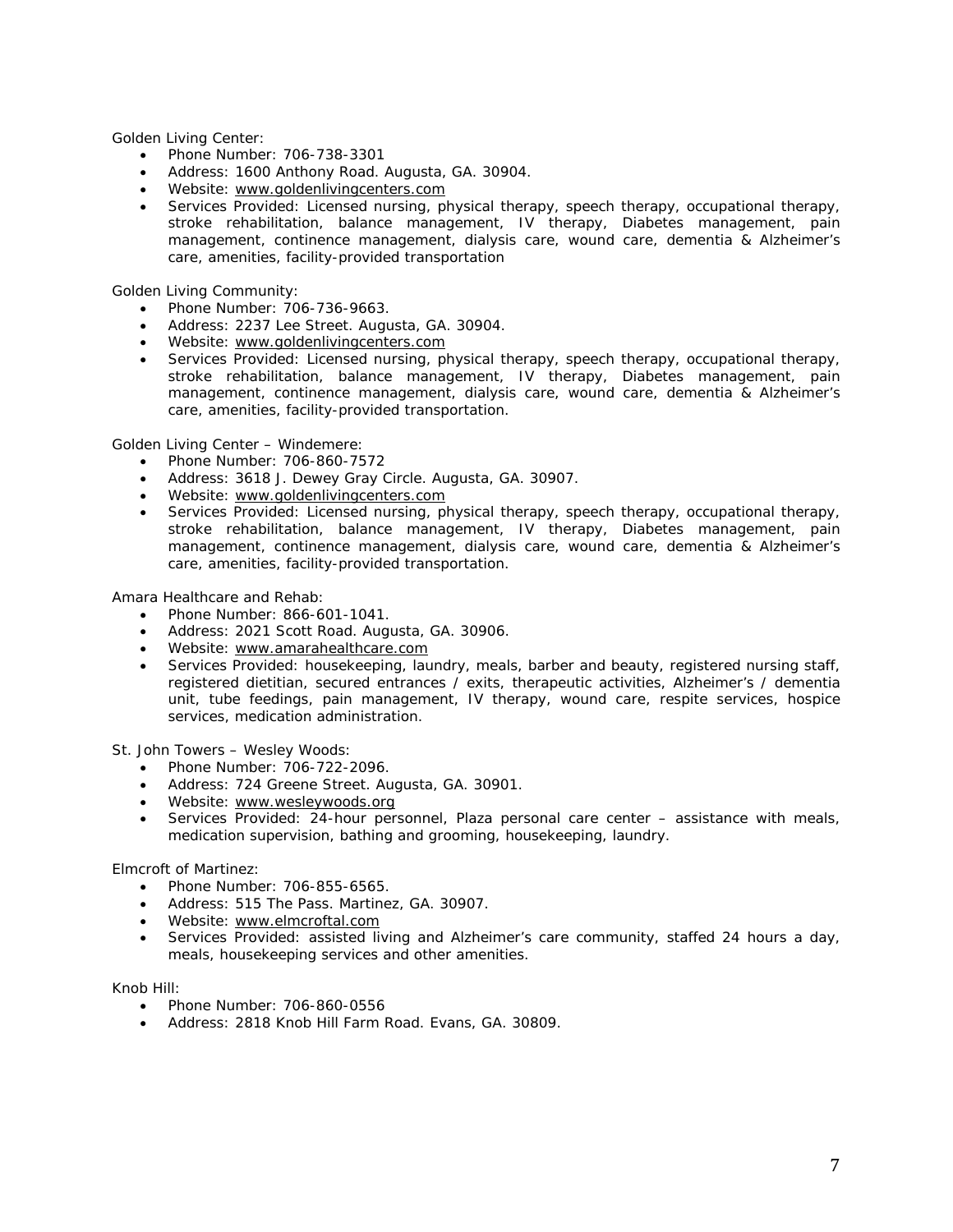#### **Home – Care Services:**

ResCare HomeCare:

- Phone number: 800-379-3835.
- Address: 1225 Augusta West Parkway. Augusta, GA. 30909.
- Website: www.rescarehomecare.com
- Services Provided: in-home senior care including professional nursing, personal care, Alzheimer's care, dementia care, homemaking, companionship, respite care.

Caring Hands United:

- Phone Number: 706-854-1602.
- Address: 3633 Wheeler Road. Augusta, GA. 30909.
- Website: www.caringhandsunited.com
- Services Provided: CNAs, personal care aides, homemakers and babysitters, meal preparation, medication assistance, laundry, personal hygiene assistance, appointment escort. Also provides skilled nursing services.

Tri-County Home Health:

- Phone Number: 803-641-1131.
- Address: 2130 Woodside Executive Court. Aiken, SC. 29803.
- Website: www.msa-corp.com/companies/tricountyhomehealth.aspx
- Services Provided: skilled nursing, enterostomy / wound care, diabetic teaching, psychiatric counseling, physical therapy, occupational therapy, speech language pathologist, registered dietitian, medical social worker and home health aides.

Amedisys Home Health Care:

- Phone Number: 706-860-0772.
- Address: 3633 Wheeler Road, Suite 200. Augusta, GA. 30909.
- Services Provided: Nursing care, physical therapy, occupational therapy, medical social services and home health aides.

CSRA Home Health Agency Columbia:

- **Phone Number: 706-595-9688.**
- Address: 415 West Hill Street, Suite 1. Thomson, GA. 30824.
- **Services Provided: Nursing care, physical therapy, occupational therapy and home health** aides.

Gentiva Health Services:

- Phone Number: 912-486-1900.
- Address: 1525 Fair Road, Suite C. Statesboro, GA. 30458.
- Services Provided: Nursing care, physical therapy, occupational therapy, speech therapy, medical social services and home health aides.

Trinity Home Health:

- **Phone Number: 706-729-6000.**
- Address: 2803 Wrightsboro Road, Suite 38. Augusta, GA. 30909.
- Services Provided: Nursing care, physical therapy, occupational therapy, speech therapy, medical social services and home health aides.

University Home Health:

- **Phone Number: 706-868-3220.**
- Address: 4106 Columbia Road, Suite 102. Martinez, GA. 30907.
- Services Provided: Nursing care, physical therapy, occupational therapy, speech therapy, medical social services and home health aides.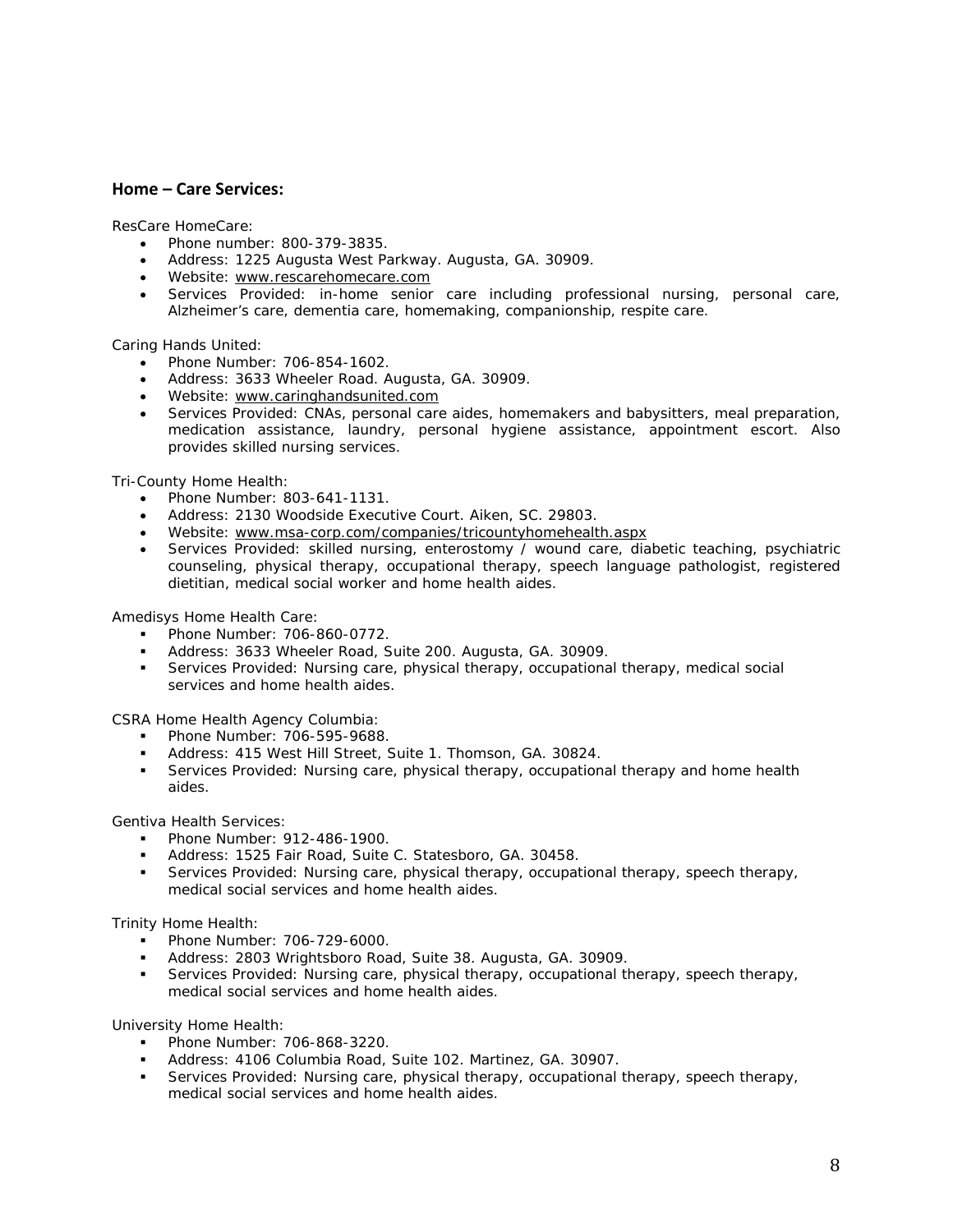University Home Health:

- Phone Number: 803-278-0770.
- Address: 106B East Martintown Road. North Augusta, SC. 29841.
- Services Provided: Nursing care, physical therapy, occupational therapy, speech therapy, medical social services and home health aides.

#### **Nursing Homes:**

Unihealth Post-Acute Care (UPAC) Augusta:

- Phone Number: 706-738-2581.
- Address: 2541 Milledgeville Road. Augusta, GA. 30904.
- Size: 100 bed

Unihealth Post-Acute Care (UPAC) Augusta Hills:

- Phone Number: 706-737-8258.
- Address: 2122 Cumming Road. Augusta, GA. 30904.
- Size: 126 beds

Unihealth Post-Acute Care (UPAC) North Augusta:

- Phone Number: 803 -278-2170.
- Address: 1200 Talisman Drive, North Augusta, SC. 29841
- Size: 132 beds

Unihealth Post-Acute Care (UPAC) Aiken:

- Phone Number: 803 -649-6264.
- 830 Laurens Street North. Aiken, SC. 29801
- Size: 176 beds

Amara Healthcare and Rehab:

- Phone Number: 706-793-1057.
- Address: 2021 Scott Road. Augusta, GA. 30906.
- Size: 213 beds

The Place at Dean's Bridge:

- Phone Number: 706-798-1430.
- Address: 3235 Dean's Bridge Road. Augusta, GA. 30906.
- Size: 100 beds

Golden Living Center:

- Phone Number: 706-738-3301
- Address: 1600 Anthony Road. Augusta, GA. 30904.
- Website: www.goldenlivingcenters.com
- $\bullet$  Size: 99 beds

Golden Living Center – Windemere:

- Phone Number: 706-860-7572
- Address: 3618 J. Dewey Gray Circle. Augusta, GA. 30907.
- Website: www.goldenlivingcenters.com
- Size: 120 beds

Stevens Park Health and Rehabilitation Center:

- Phone Number: 706-737-0350
- Address: 820 Stevens Creek Road. Augusta, GA. 30907.
- Size: 50 beds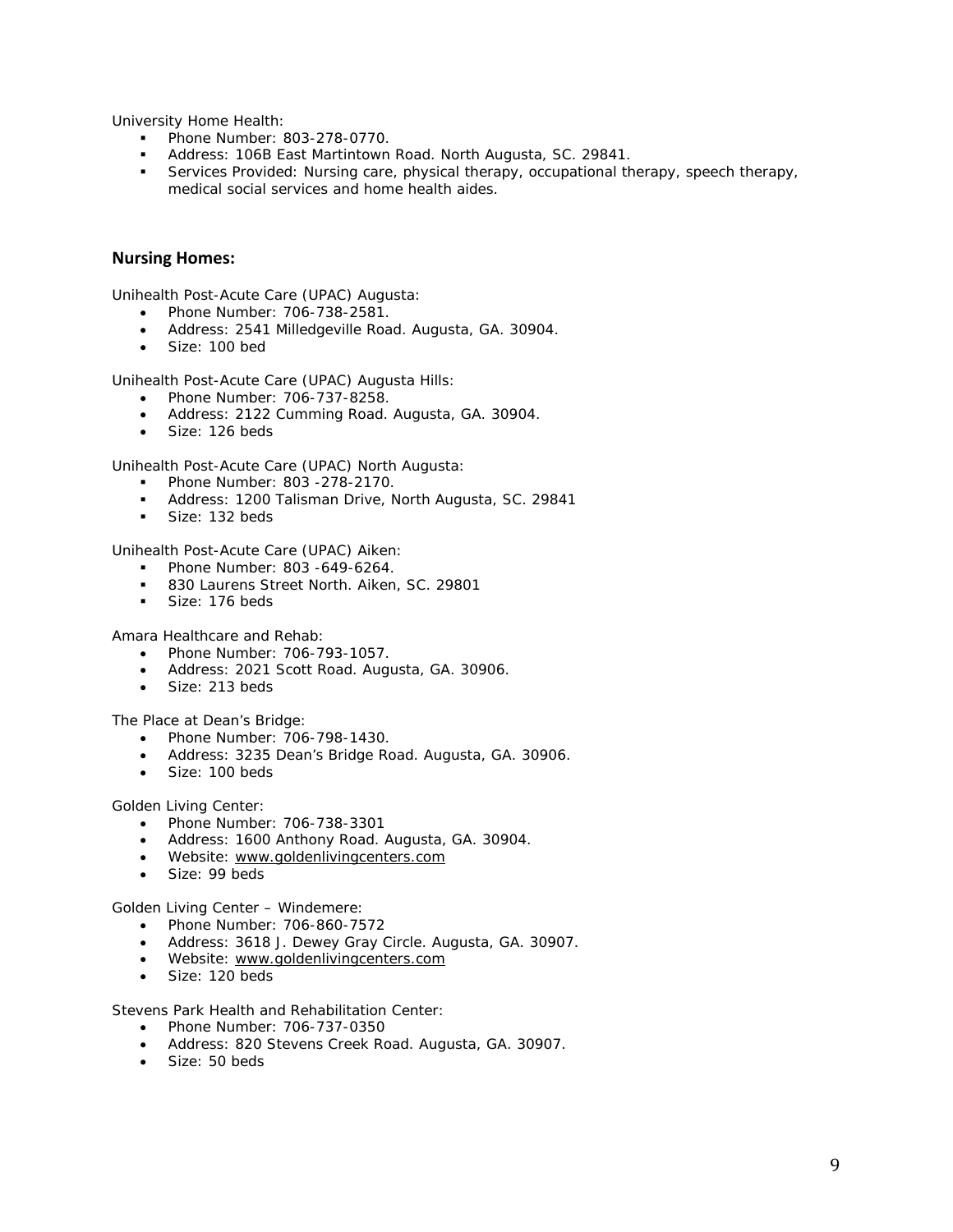The Place at Martinez:

- Phone Number: 706-863-6030.
- Address: 409 Pleasant Home Road. Augusta, GA. 30907.
- Size: 100 beds

NHC Healthcare - North Augusta:

- Phone Number: 803 278-4272.
- Address: 350 Austin Graybill. North Augusta, SC 29841.
- Size: 192 beds

Kentwood Nursing Facility:

- Phone Number: 706 863-1188.
- Address: 1227 West Wheeler Parkway. Augusta, GA. 30909
- Size: 80 beds

University Extended Care:

- **Phone Number: 706-863-7514.**
- **Address: 561 University Drive. Evans, GA. 30809.**
- Size: 149 beds

Brandon Wilde Pavilion:

- Phone Number: 706-868-9800.
- Address: 4275 Owens Road, Evans, GA. 30809.
- Size: 65 beds

Pepper Hill Nursing & Rehab Center:

- Phone Number: 803-642-8376.
- Address: 3525 Augustus Road, Aiken, SC. 29802.
- Size: 126 beds

Anchor Health & Rehab of Aiken:

- Phone Number: 803 643-3694.
- Address: 550 East Gate Drive. Aiken, SC 29803.
- Size: 60 beds

Azaleawoods Rehab & Nursing Center:

- Phone Number: 803-648-0434.
- Address: 123 Dupont Drive. Aiken, SC. 29801.
- Size: 86 beds

#### **Adult Day‐Care Centers:**

The Berry Center:

- Phone Number: 706-738-6792
- Address: 3017 Walton Way. Augusta, GA. 30909.
- Website: www.theberrycenter.org
- Services Provided: day care center for adults (18 and over) with severe developmental and physical disabilities. Programs include: training and/or assistance in self-help, socialization, daily living and adaptive skills, managing health and dietary needs, training in communications and mobility, positive behavior to reduce inappropriate and/or maladaptive behavior, money management skills.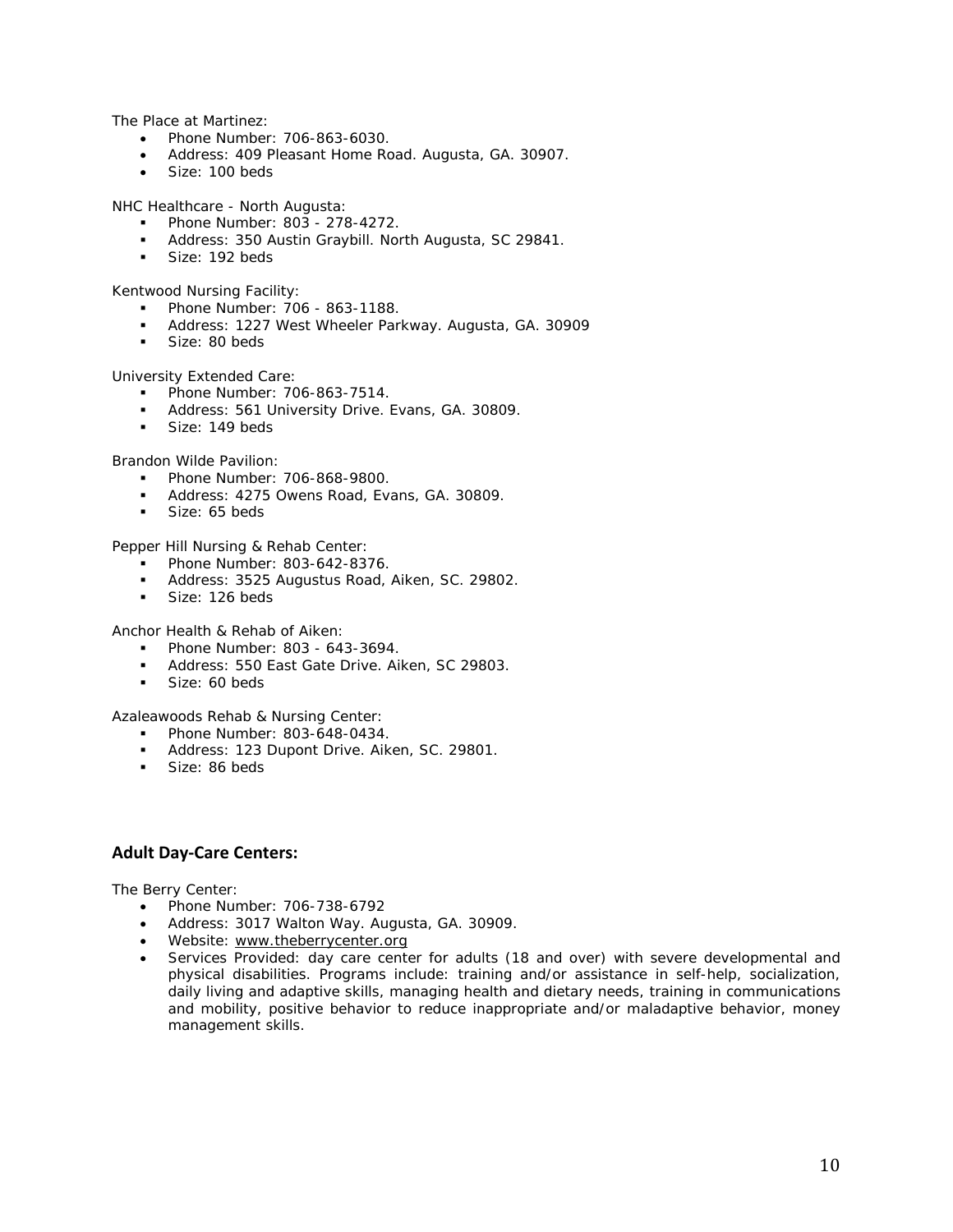Jud C. Hickey Center for Alzheimer's Care:

- Phone Number: 706-738-5039
- Address: 1901 Central Avenue. Augusta, GA. 30904
- Website: http://judchickeycenter.org/donations.html
- Services Provided: The Jud C. Hickey Center for Alzheimer's Care is a non-profit organization that offers comprehensive Adult Day Care and In-home Respite Care programs specifically designed for patients with Alzheimer's disease or a related dementia. The center is an unrestrained facility that provides clients with a safe, nurturing and attentive environment. Staff members are specifically trained to interact with clients who have dementia-related behavior.

#### **Emergency and Hotline Services**

Georgia Poison Center:

- Phone Number: 1-800-222-122
- Website: www.georgiapoisoncenter.org
- Services Provided: free 24 hour emergency telephone information service for treatment advice for human and animal poisonings, safe drug use, pill identification, rabies exposure information, and medication safety during pregnancy.

Augusta rape crisis & sexual assault services:

- Phone Number: 706-724-5200
- Address: 1350 Walton Way. Augusta, GA. 30901 (University Hospital)
- Services Provided: 24 hour hotline. Office open Monday through Friday. Provides counseling, support groups, community education program, child prevention program, victim advocacy, emergency room care and follow-up visits.

National Suicide Prevention Lifeline:

1-800-273-TALK (1-800-273-8255)

Augusta Domestic Violence Hotline:

1-800-799-SAFE or 706-736-2499

Georgia Drug Abuse Helpline:

 $-1-800$  338-6745

Safe Homes of Augusta: Domestic Violence Intervention:

- 1-800-799-SAFE or 706-736-2499
- Website: http://safehomesdv.org

#### **Urgent Care Centers**

North Augusta Urgent Care:

- Phone Number: 803-279-1030
- Address: 1201 West Avenue. North Augusta, SC. 29841.

Doctors Care:

- Phone Number: 803-279-4120.
- Address: 1520 Knox Avenue. North Augusta, SC. 29841.
- Website: www.doctorscare.com
- Services Provided: Minor injuries, walk-ins, minor illnesses.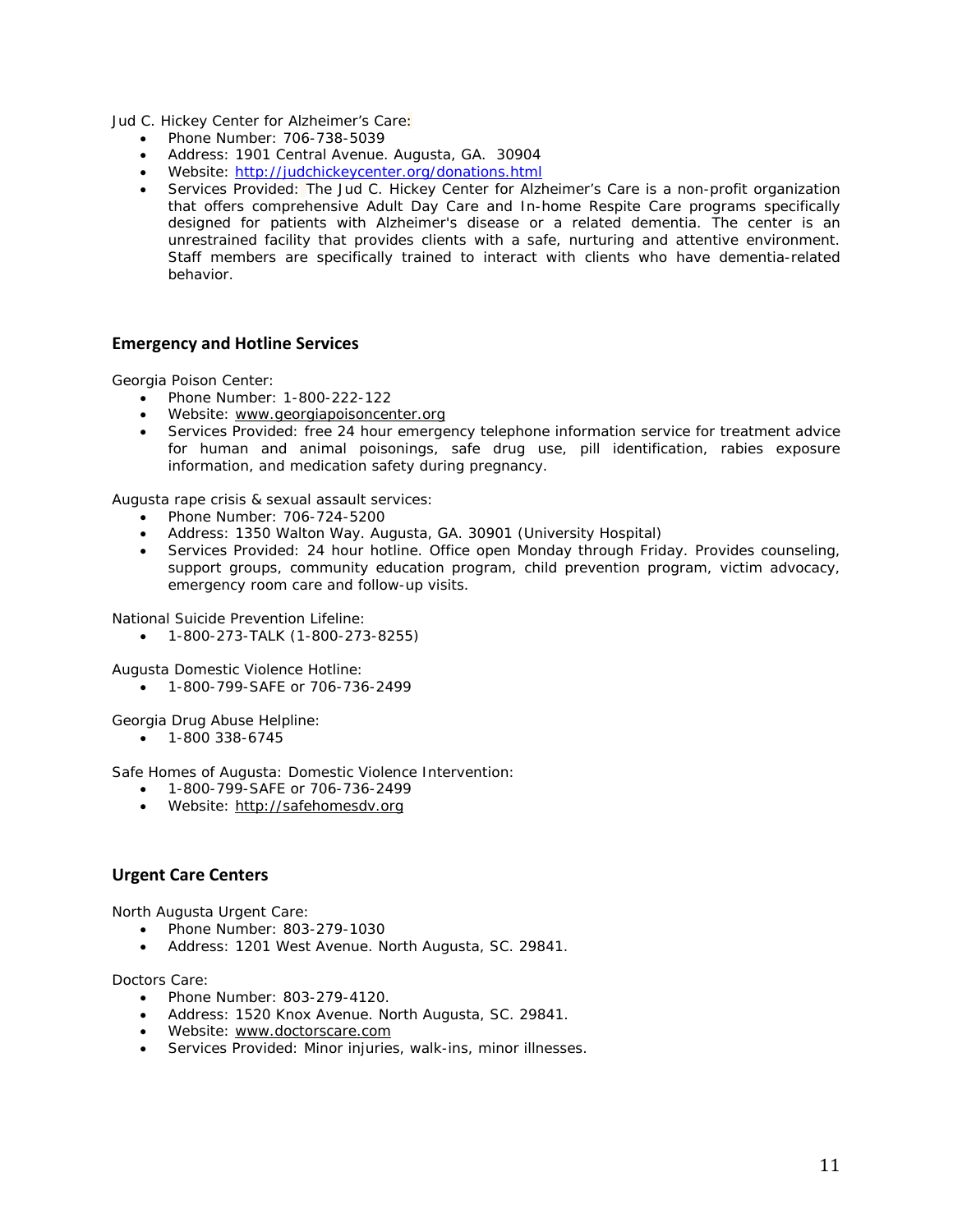Evans Urgent Care and Family Medicine:

- Phone Number: 706-364-5500.
- Address: 800 Oakhurst Drive. Evans, GA. 30809.
- Website: www.evansurgentcare.com
- Services Provided: Walk-in clinic that provides acute care and occupational services.

Prompt Care – Evans:

- Phone Number: 706-854-2222.
- Address: 447 North Belair Road. Evans, GA 30809.

Prompt Care – South Richmond County:

- Phone Number: 706-792-5001.
- Address: 3121 Peach Orchard Road. Augusta, GA. 30906.

Martinez Urgent Care:

- Phone Number: 706-855-1755.
- Address: 210 Bobby Jones Expressway. Martinez, GA. 30907.

MedNow Urgent Care:

- Phone Number: 706-922-3NOW
- Address: 104 North Belair R., Suite 101. Evans, GA 30809

#### **Family Planning and Pregnancy**

Augusta Care Pregnancy Center:

- Phone Number: 706-724-FREE
- Address: Downtown: 1298 ½ Broad Street. Augusta, GA 30901. Second Location: 2915 Professional Parkway #B. Augusta, GA. 30907.
- Website: www.augustacpc.org
- Services Provided: support group for pregnant and new mothers, free pregnancy testing, post abortion counseling, abstinence outreach, parenting classes, healthy relationship classes.

Birth Right International:

- Phone Number: 706-733-5683.
- Address: 2260 Wrightsboro Road. Augusta, GA 30904.
- Website: www.birthright.org
- Services Provided: free pregnancy testing, prenatal information, maternity and baby clothes, housing referrals, adoption information, social agency referrals.

Planned Parenthood Augusta:

- Phone Number: 706-724-5557.
- Address: 1289 Broad Street. Augusta, GA 30901.
- Website: www.plannedparenthood.org
- Services Provided: Birth control, HIV and STD testing, pregnancy testing and services, emergency contraception, women's health care, men's health care, abortion services.

#### **Medical Supplies**

Liberty Medical:

- Phone Number: 866-381-7917
- Website: www.libertymedical.com
- Services Provided: free home delivery of diabetic supplies including insulin pumps, CPAP masks and ostomy supplies. Medicare or private insurance required. Also offers support from certified diabetic educators and pharmacists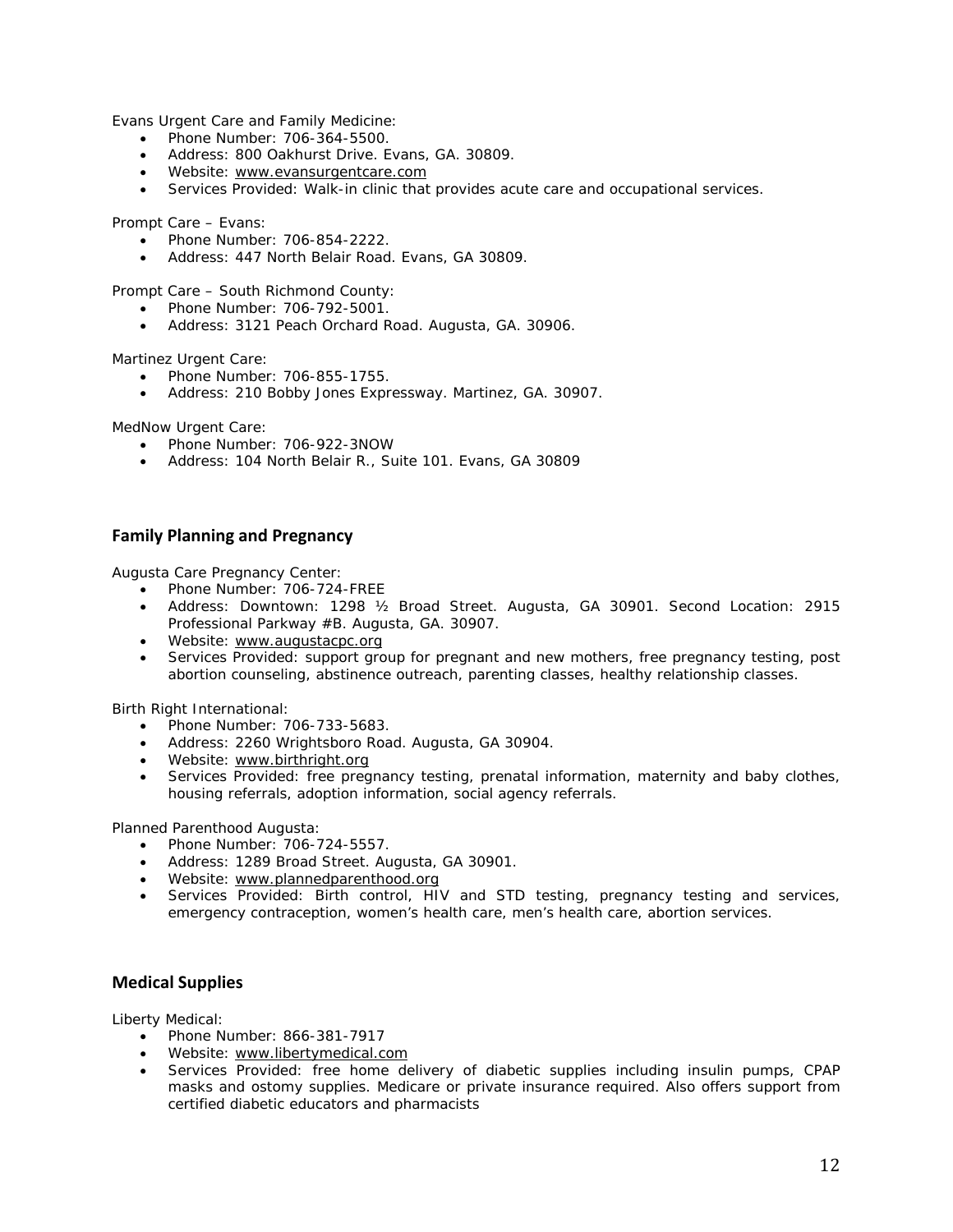Dura Med Medical Services:

- Phone Number: 706-737-0500 or 800-637-1378.
- Address: 1543 15<sup>th</sup> St. Augusta, GA. 30901.
- Website: www.thecustomrxshoppe.com
- Products: lifts, bariatric equipment, bathroom safety equipment, braces and supports, canes, crutches, commodes, urinals, bed pans, compression therapy devices, CPAP masks and supplies, diabetic footwear, blood pressure cuffs, hospital beds & accessories, mastectomy products, nebulizers, ostomy supplies, oxygen tanks, ramps, scooters and scooter lifts, compression stockings, walkers, wheelchairs & wheelchair lifts, wound care supplies.

Petsch Respiratory Services:

- Phone Number: 706-863-6252.
- Address: 104 South Belair Road #8. Martinez, GA. 30907.
- Website: www.petschrespiratory.com
- Products and services provided: oxygen tanks, ventilators, CPAPs, Bi-levels, oxygen concentrators, liquid oxygen systems, pulse oxymeters, nebulizers, apnea monitors, phototherapy devices, enteral nutrition supplies, wheelchairs, canes, crutches, walkers, hospital beds, commodes and toilet seats, shower chairs. They offer 24 hour service for emergency equipment needs and provides education and training for families and patients.

TLC Medical Centre:

- Phone Number: 803-648-7800.
- Website: www.zoomingrx.com
- Address: 190 Crepe Myrtle Drive. Aiken, SC 29803.
- Services Provided: Children, Adult, Mobility and Bariatric equipment.

Medi Home Care:

- Phone Number: 706-447-4321.
- Address: 4314 Belair Frontage Road, Suite A. Augusta, GA. 30909.
- Website: www.msa-corp.com
- Services Provided: respiratory and oxygen therapy, home medical equipment, diabetic supplies, enteral nutrition and personal emergency response systems.

MedXpress:

- Phone Number: 800-381-MEDX (6339)
- Website: www.msa-corp.com/companies/medxpress.aspx
- Services Provided: direct shipping of diabetic supplies, diabetic shoes, sleep apnea supplies, erectile dysfunction pumps, TENS units and nebulizer medications and supplies.

Diabetes Care Club:

- Phone Number: 877-237-4164
- Website: www.diabetescareclub.com
- Services Provided: home delivery of diabetic supplies. Medicare or private insurance required.

Augusta Orthotics and Prosthetics:

- Phone Number: 706-733-8878.
- Address: 2068 Wrightsboro Road. Augusta, GA.
- Website: www.augustaoandp.com
- Services Provided: Upper and lower extremity prosthetics, sports prosthesis, helmets, cervical collars, orthosis, walk aides, diabetic and orthopedics shoes and inserts, splints.

Hanger Prosthetics and Orthotics:

- Phone Number: 706-722-2763.
- Address: 630  $13<sup>th</sup>$  street. Augusta, GA. 30901.
- Website: www.hanger.com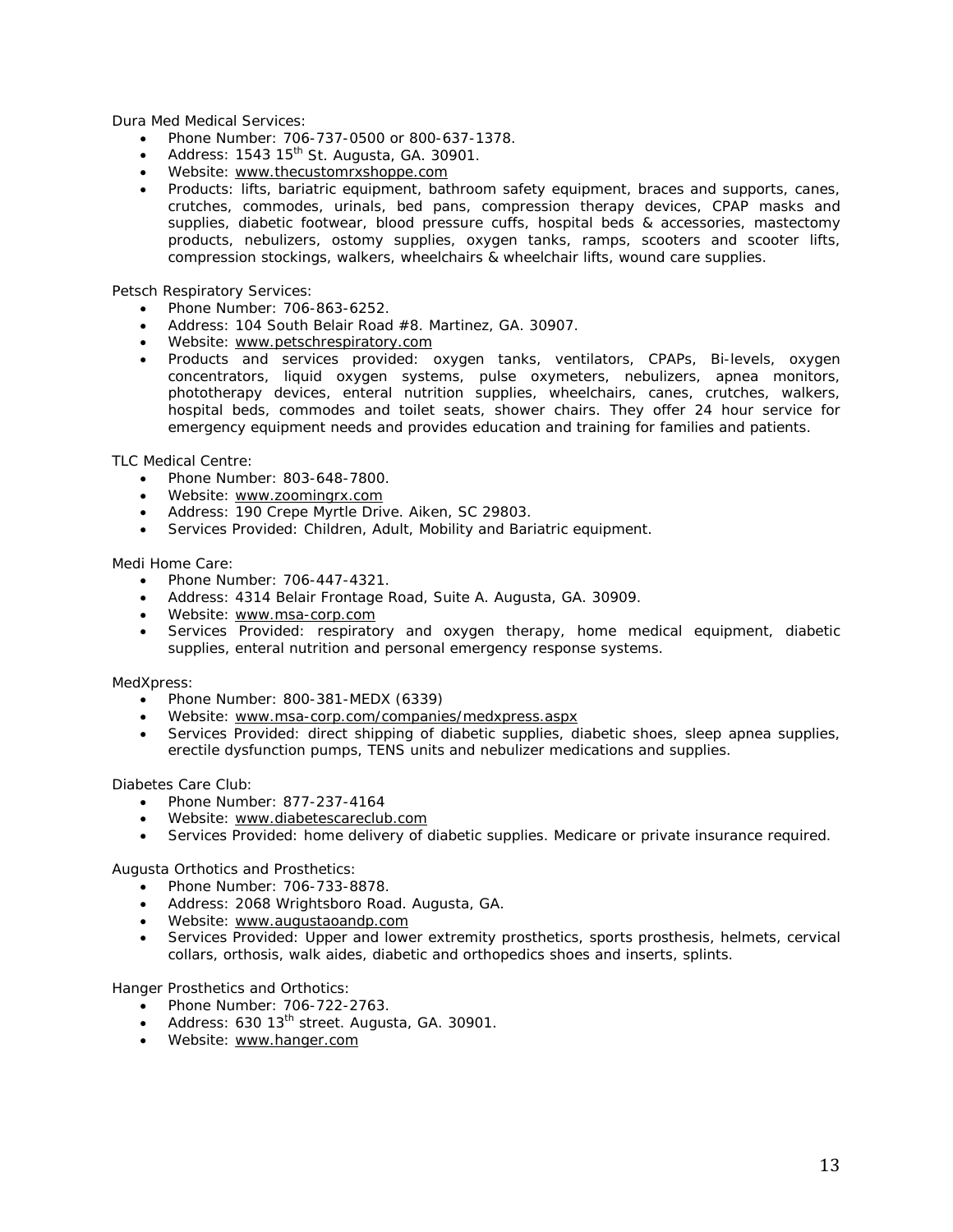#### **Physical Therapy and Rehabilitation**

Walton Rehabilitation Health System:

- Phone Number: 706-724-7746
- Website: www.wrh.org
- Services Provided: specialized rehabilitation hospital specializing in stroke, brain injury, spinal cord injury, amputation, orthopedic and general rehabilitation. Both inpatient and outpatient services are available. Other programs include: worker's comp, Walton West Transitional Living Center (post-acute rehabilitation program), Harrison Heights Assisted and Independent Living, Adaptive Golf Program, Wheelchair Tennis, Camp TBI, Walton Wound Care and Infusion Center (Diabetic wounds, pressure, venous and arterial ulcers, cellulitis, trauma, post-surgical wounds, osteomyelitis), Behavioral Medicine, Seating and Equipment clinic, and support groups for amputees, brain injury, spinal cord injury and stroke patients.

Georgialina Physical Therapy Associates: Multiple locations –

- North Augusta, SC: 401 West Martintown Road. North Augusta, SC 29841. Phone: 803-441- 0025
- Evans, GA: 4274 Washington Road. Evans, GA 30809. Phone: 706-210-9380.
- South Augusta, GA: 3206 Peach Orchard Road. Augusta, GA 30906. Phone: 706-798-9323.
- West Augusta, GA: 1321 Interstate Pkwy. Augusta, GA 30909. Phone: 706-945-0810.
- Aiken, SC: 452 Fabian Dr. Aiken, SC 29803. Phone: 803-226-0249.

#### **Homeless Shelters, Assistance & Low Income Housing**

Augusta Housing Authority:

- Phone Number: 706-724-5466.
- Address: 1435 Walton Way. Augusta, GA. 30901.
- Website: www.augustapha.org
- Services Provided: helps provide housing for low-income families

Interfaith Hospitality Network of Augusta:

- Phone Number: 706-798-9883.
- Address: 2453 Ridge Road. Augusta, GA. 30906.
- Website: www.interfaith-network.com
- Services Provided: provides shelter, meals, day care and support services for homeless families by partnering with local churches.

Mercy Ministries:

- Phone: 706-737-0242.
- Address: 1739 Fenwick Street. Augusta, GA. 30904.
- Website: www.augustahomeless.org
- Services Provided: addiction recovery programs, after school programs, day center for homeless, temporary housing for women awaiting inpatient detox programs, food distribution, housing, HIV testing, & thrift store.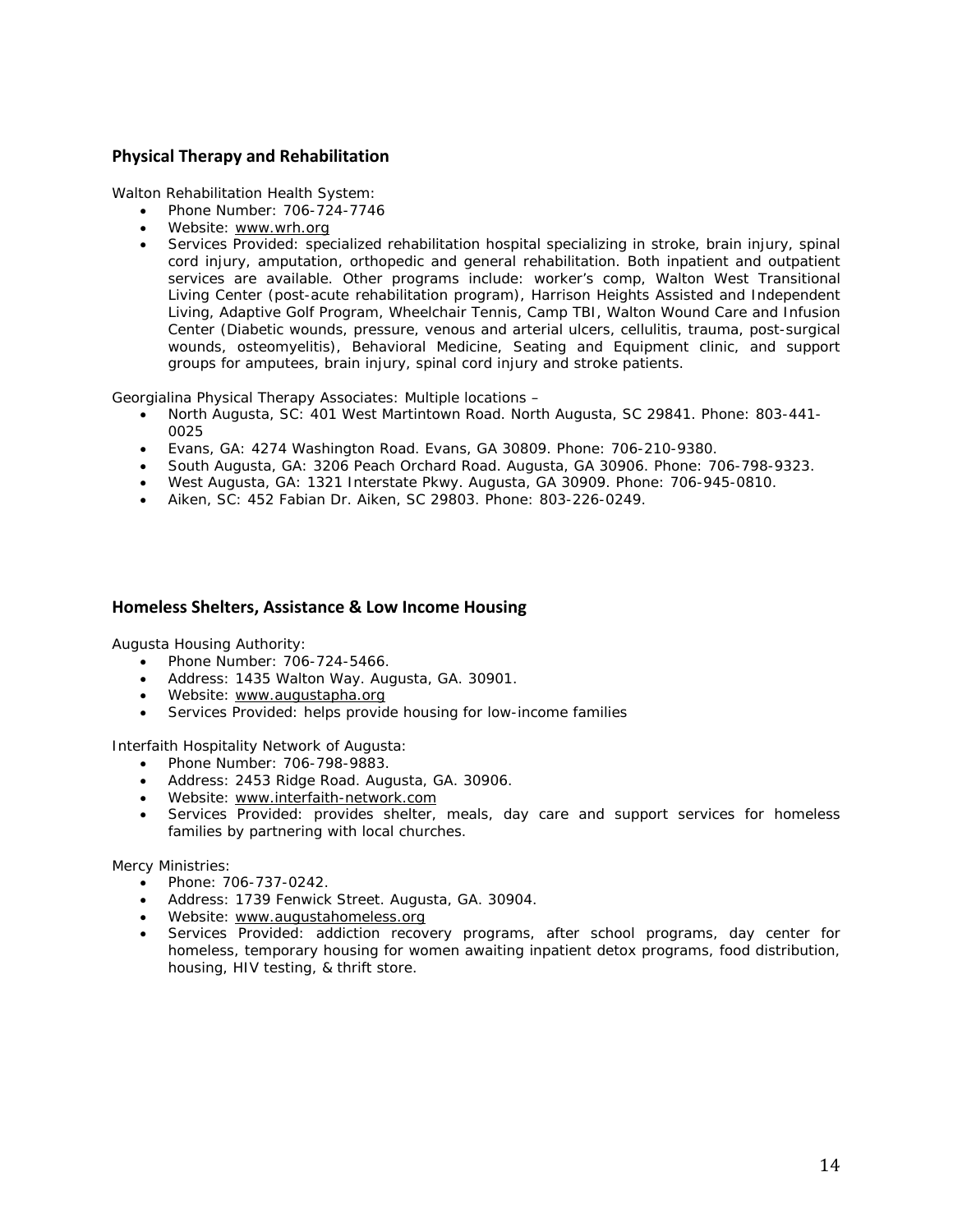Salvation Army:

- Phone Number: 706-737-9424.
- Address: 1384 Green Street. Augusta, GA.
- Website: www.salvationarmyusa.org
- Services Provided: Emergency shelter and transitional housing. Project Share a partnership between the Salvation Army and Georgia Power which allows neighbors to help neighbors by matching community contributions dollar for dollar. Funds are utilized by local individuals and families for rent and utility assistance.

Augusta Area Ministerial Council:

- Phone Number: 706-722-4999
- Address: 1446 Linden Street. Augusta, GA. 30901.
- Services Provided: emergency financial help if funds available, food pantry, free clothing.

Augusta / CSRA Habitat for Humanity:

- Phone Number: 706-481-8681
- Address: 1002 Walton Way. Augusta, GA. 30901.
- Website: www.augustahabitat.org
- Services Provided: nonprofit, ecumenical Christian housing organization, locally run affiliate of Habitat for Humanity International. Habitat for Humanity works in partnership with people in need to build and renovate decent, affordable housing. The houses then are sold to those in need at no profit and with no interest charged. Volunteers provide most of the labor, and individual and corporate donors provide money and materials to build Habitat houses. Partner families themselves invest hundreds of hours of labor - 'sweat equity' - into building their homes and the homes of others. Their mortgage payments go into a revolving fund for Humanity that is used to build more houses.

Augusta Rescue Mission:

- Phone Number: 706-722-2058
- Address: 526 Walker Street. Augusta, GA. 30901.
- Website: www.augustarescuemission.org
- Services Provided: Resident Worker Program (one-year program focusing on total life recovery for men, assists in obtaining jobs and helps with transitioning to responsible residence in the community), Overnight Guest Program (homeless shelter free of charge), free holiday meals to those in need in the downtown area, free food for families referred to the Mission by the Department of Family and Children Services, provides furnishings for families after a home fire or other disaster.

Augusta Urban Ministries:

- Phone Number: 706-722-8195.
- Address: 303 Hale Street. Augusta, GA. 30901.
- Website: www.actionministries.net
- Services Provided: non-profit organization with roots in the United Methodist Church. Furniture bank program: provides furniture, household items and appliances at no charge to those transitioning into permanent housing from homelessness. C.O.A.T. (Children Ought to Arrive Toasty) program: provides coats and blankets to families with children. White Christmas program: provides food and necessities to parents and toys and other gifts to children of lowincome families. Tax Payer Assistance Program: provides free federal and state tax preparation for low income and elderly families. Bike Ministry: provides bicycles as basic transportation to individuals.

Bon Air Apartments:

- Phone Number: 706-738-0781
- Address: 2101 Walton Way. Augusta, GA. 30904.
- Services Provided: section 8 for low-income, elderly / disabled / handicapped.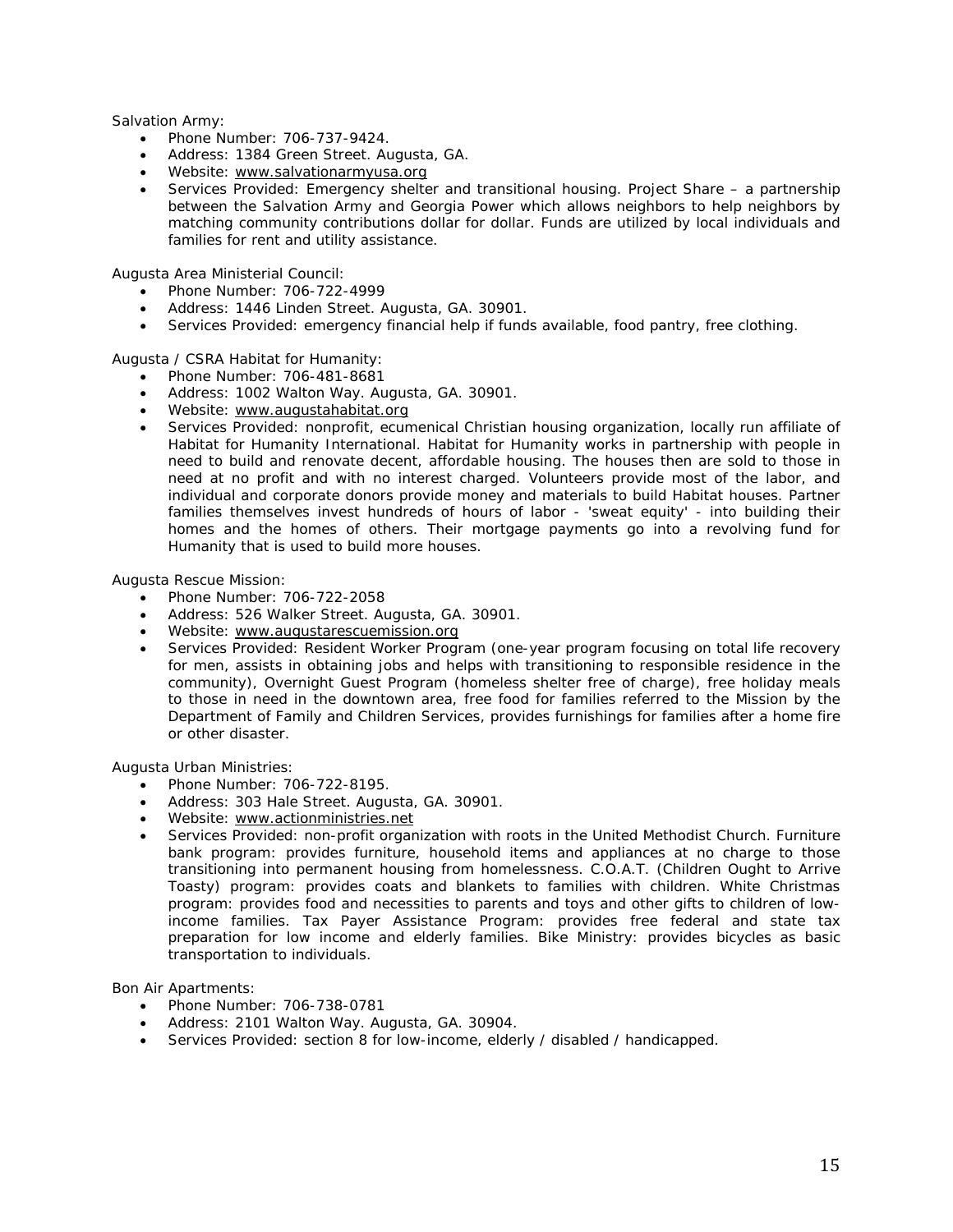Catholic Social Services:

- Phone Number: 706-722-4390
- Address: 811 12<sup>th</sup> Street. Augusta, GA. 30901.
- Website: www.cssaugusta.com
- Services Provided: Financial assistance for families in crisis to prevent homelessness or eviction, assistance with past due rent and utilities.

Economic Opportunity Authority, Inc:

- Phone Number: 706-722-0493
- Address: 1261 Greene Street. Augusta, GA. 30901.
- Website: www.csraeoa.org
- Services Provided: Weatherization Assistance Program (WAP) for low income families, elderly, and people with disabilities. Low Income Home Energy Assistance Program (LIHEAP) – federally funded program that helps low-income households with home energy bills. Supportive Housing – provides subsidized housing and support services to homeless families. Neighborhood Service Centers – provide emergency assistance including food, eviction prevention, utility assistance, landlord mediation, personal care items, and resource location / referrals. Home Buyer – a matched savings program for first – time home buyers. Foreclosure Prevention Program – assists homeowners in working with their lender for workout options due to delinquent payments.

Garden City Rescue Mission:

- Phone Number: 706-724-6960
- Address: 828 Fenwick Street. Augusta, GA. 30903.
- Website: www.gardencityrescuemission.com
- Services Provided: Baptist shelter for the homeless. Provides clean clothes and meals.

St. Stephen's Ministry of Augusta:

- Phone Number: 706-722-7092
- Address: P.O. Box 2044. Augusta, GA. 30903.
- Website: www.ststephensministry.org
- Services Provided: transitional housing facility for low income and homeless HIV/AIDS patients.

#### **Hospice Care**

Hospice Care of America:

- Phone Number: 706-447-2626.
- Address: 4314 Belair Frontage Road. Suite B. Augusta, GA. 30909.
- Website: www.msa-corp.com/companies/hospicecareofamerica.aspx
- Services Provided: home hospice services, home health aides, RNs, Chaplains, Social workers, Bereavement coordinators, Speech, Physical and Occupational therapists.

Hospice Care of Tri County:

- Phone Number: 803-641-1127.
- Address: 2130 Woodside Executive Court. Aiken, SC. 29803.
- Website: www.msa-corp.com/companies/hospicecareoftricounty.aspx
- Services Provided: home hospice services, home health aides, RNs, Chaplains, Social workers, Bereavement coordinators, Speech, Physical and Occupational therapists.

Trinity Home Services:

- Phone Number: 706-481-7000
- Address: 2803 Wrightsboro Road, Suite. 38. Augusta, Georgia 30909.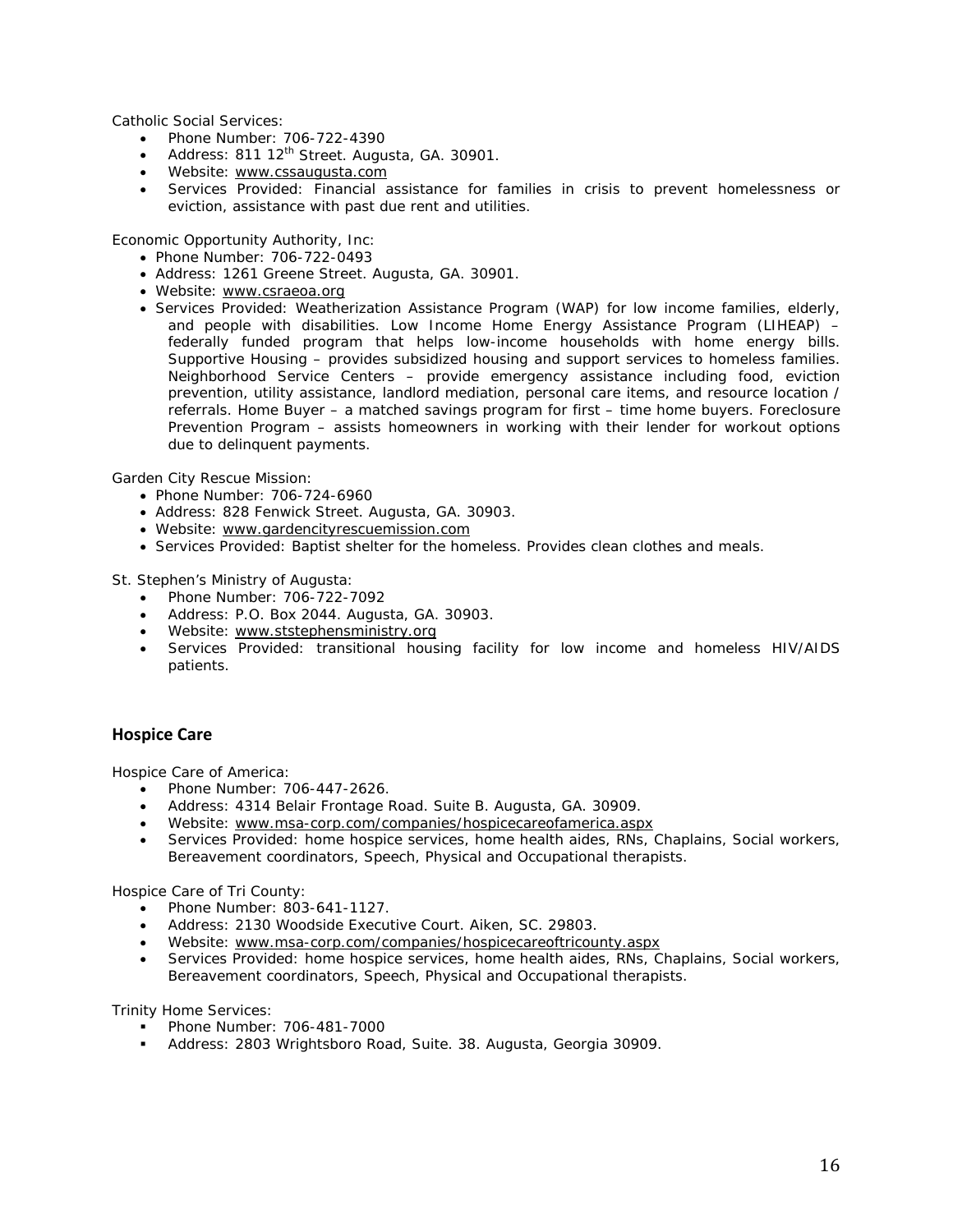Regency Hospice – Augusta:

- Phone Number: 706-868-4422
- Address: 2919 Professional Parkway; Suite. A. Augusta, Georgia 30907
- Website: www.regencyhospice.com

United Hospice – Augusta:

- Phone Number: 706-650-1522
- Address: 620 Ponder Place Drive; Suite. 1 A. Evans, Georgia 30809.
- **Website:** www.uhs-pruitt.com

Alliance Hospice – Augusta:

- Phone Number: 706-447-2461
- Address: 3685 Old Petersburg Road; Suite. 145. Augusta, Georgia 30907.

Odyssey Hospice – Augusta:

- Phone Number: 706-210-5900
- Address: 3508 Professional Circle; Suite. A. Augusta, Georgia 30907
- Website: www.odsyhealth.com

Heartland Hospice Services - North Augusta:

- Phone Number: 706-860-7374
- Address: 1365 Interstate Parkway. Augusta, Georgia 30909.

#### **Children and Youth Services**

National Youth Advocate Program

- Phone Number: 706-724-4387
- Address: 608 Broad Street. Augusta, GA. 30901.
- Website: www.nyap.org
- Services Provided: community based services and support to children, youth and families.

Department of Family and Children Services:

- Phone Number: 706-721-3000.
- Address: 520 Fenwick Street. Augusta, GA. 30901.
- Website: www.dfcs.dhs.georgia.gov
- Services Provided: Personal Responsibility Education Program (PREP) designed to educate youth on both abstinence and contraception for the prevention of unintended pregnancy and STDs, assists youth on healthy relationships, adolescent development, financial literacy, parent-child communication, education and career preparation and healthy life skills. Targets youth ages 10-19 who are in foster care, live in rural areas with high teen birth rates, or come from racial or ethnic minority groups. Also supports pregnant and parenting teens under age 21.

Economic Opportunity Authority, Inc., Head Start Program:

- Phone Number: 706-722-0493
- Address: 1261 Greene Street. Augusta, GA. 30901.
- Website: www.csraeoaheadstart.org
- Services Provided: provides professional services to preschool children, families, staff, and communities. Includes education services, social services, health and nutrition, transportation, disability / mental health services, parental involvement, transition to kindergarten and the public school system, training and career development, fatherhood training.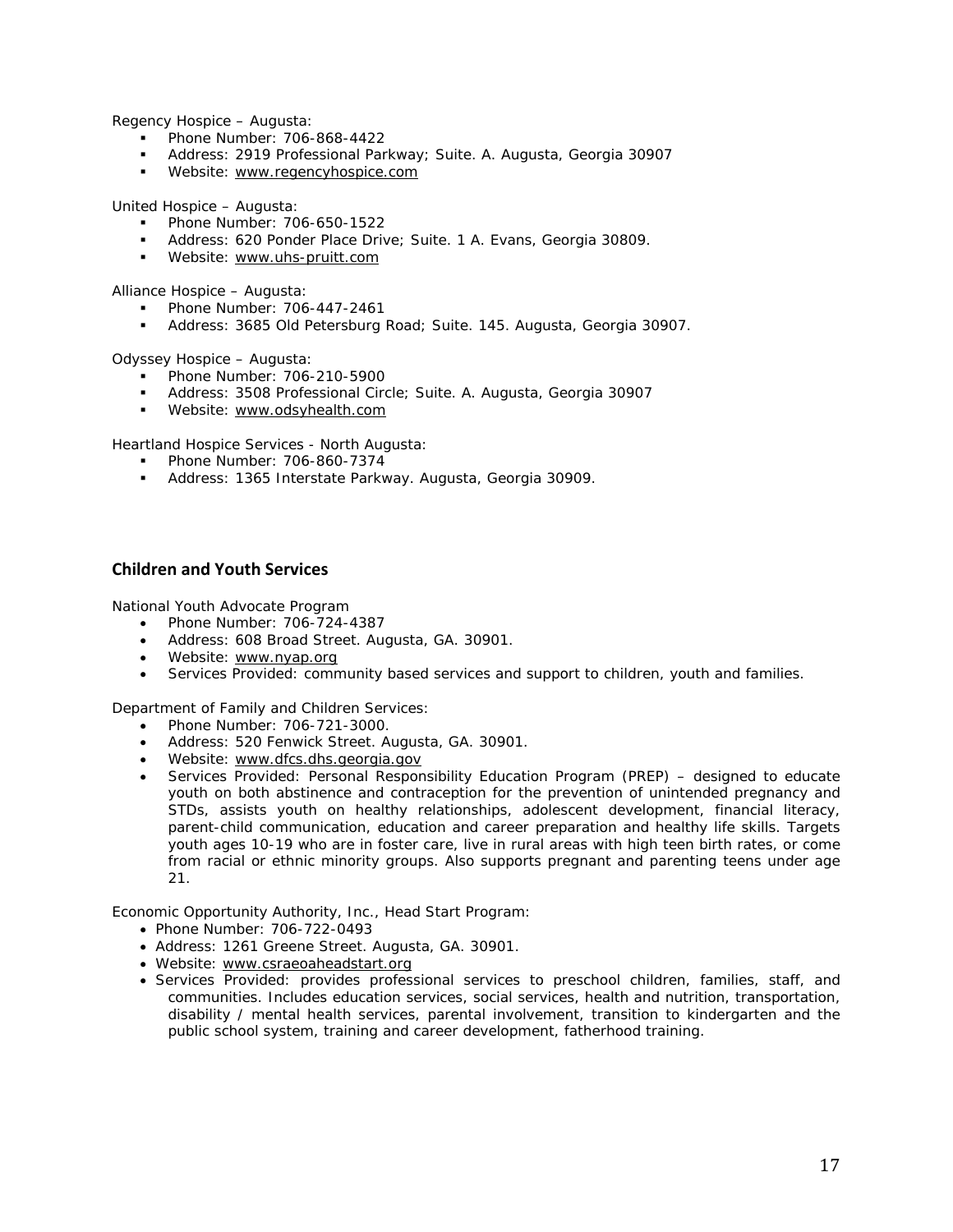United Methodist Children's Home:

- Phone Number: 706-722-8669
- Address: 325 8<sup>th</sup> Street and Greene Street. Augusta, GA. 30903.
- Website: www.umchildrenshome.org
- Services Provided: foster care and adoption, after-school programs, independent living program for adolescents, transitional living program for young adults age 18 and over, higher education assistance. Also works to prevent abuse and keep families together.

#### **Clothing, furniture, appliances and household goods**

Goodwill:

- Phone Number: 706-863-3445.
- Address: 3179 Washington Road. Augusta, GA. 30907.
- Website: www.goodwillworks.org
- Services Provided: thrift store, Bookstore and Café.

#### Goodwill:

- Phone Number: 706-790-3800.
- Address: 3120 Peach Orchard Rd. Augusta, GA. 30906.
- Website: www.goodwillworks.org
- Services Provided: thrift store.

Augusta Urban Ministries:

- Phone Number: 706-722-8195.
- Address: 303 Hale Street. Augusta, GA. 30901.
- Website: www.actionministries.net
- Services Provided: non-profit organization with roots in the United Methodist Church. Furniture bank program: provides furniture, household items and appliances at no charge to those transitioning into permanent housing from homelessness. C.O.A.T. (Children Ought to Arrive Toasty) program: provides coats and blankets to families with children.

Beulah Grove Community Resource Center:

- Phone Number: 706-722-4999
- Address: 1446 Lee Beard Way. Augusta, GA. 30901.
- Website: www.bgcrcenter.org
- Services Provided: The Fig Leaf Clothes Bank free clothing to all persons.

Broad Street Ministries – Coats and Blankets Program:

- Phone Number: 706-722-5999
- Address: 20 Broad Street. Augusta, GA. 30901.
- Website: www.bsmcaugusta.org
- Services Provided: Christian based ministry center. Provides free coats and blankets to families in need, November through March.

Catholic Social Services:

- Phone Number: 706-722-4390
- Address: 811 12<sup>th</sup> Street. Augusta, GA. 30901.
- Website: www.cssaugusta.com
- Services Provided: Thrift Store provides very low cost clothing, furniture, household goods and appliances.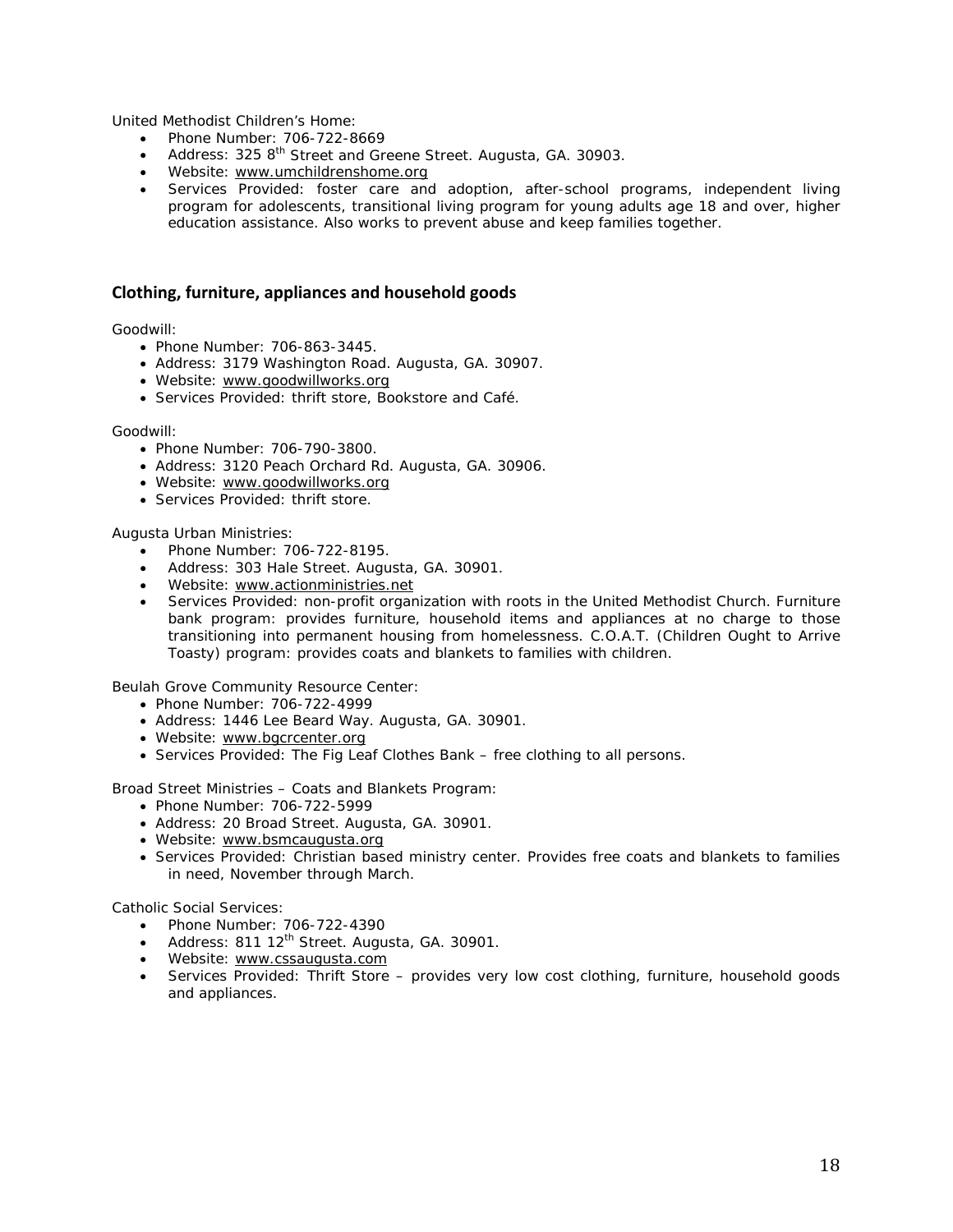Salvation Army Clothing Assistance:

- Phone Number: 706-737-9424.
- Address: 1384 Green Street. Augusta, GA.
- Website: www.salvationarmyusa.org
- Services Provided: available to low-income families or individuals in need every Thursday through voucher redeemable at the Salvation Army Thrift Store. Emergency clothing needs can be met at any time Monday through Friday.

The Mead House Clothes Closet:

- Phone Number: 706-724-9641.
- $\bullet$  Address: 430- 432 8<sup>th</sup> Street. Augusta, GA. 30901.
- Website: www.stjohnaugusta.org
- Services Provided: low cost clothing for all ages, shoes, books and toys.

#### **Dental Care**

Health Department Dental Services:

- Phone Number: 706-721-5891.
- Address: 950 Laney Walker Boulevard. Augusta, GA. 30901.
- Services Provided: complete dental care for children and limited care for adults who cannot access a private dentist because of financial means or lack of transportation. Fees are based on income and Medicaid / Peachcare is accepted.

Broad Street Ministries – Hope Dental Program:

- Phone Number: 706-722-5999
- Address: 20 Broad Street. Augusta, GA. 30901.
- Website: www.bsmcaugusta.org
- Services Provided: Christian based ministry center. Provides dental care to uninsured, lowincome adults in the CSRA.

Neighborhood Improvement Project – Belle Terrace Health and Wellness Centers:

- Phone Number: 706-790-4440
- Address: 2467 Golden Camp Road. Augusta, GA. 30906.
- Website: www.neighborhoodimprovement.org
- Services Provided: low cost Dental Care clinic (Mondays and Tuesdays only).

#### **Food pantries / Kitchens**

Golden Harvest Food Bank:

- Phone Number: 706-736-1199.
- Address: 3310 Commerce Drive. Augusta, GA. 30909.
- Website: www.goldenharvest.org
- Services Provided: Backpack program (ready-to-eat foods for children), Senior food box (monthly food boxes), Manna truck (mobile food pantry program), The Master's Table (soup kitchen in downtown Augusta), & Diaper distribution.

Beulah Grove Community Resource Center:

- Phone Number: 706-722-4999
- Address: 1446 Lee Beard Way. Augusta, GA. 30901.
- Website: www.bgcrcenter.org
- Services Provided: The Manna Food Pantry: provides emergency food supply to individuals and families. Service is provided to the first ten customers on days of operation.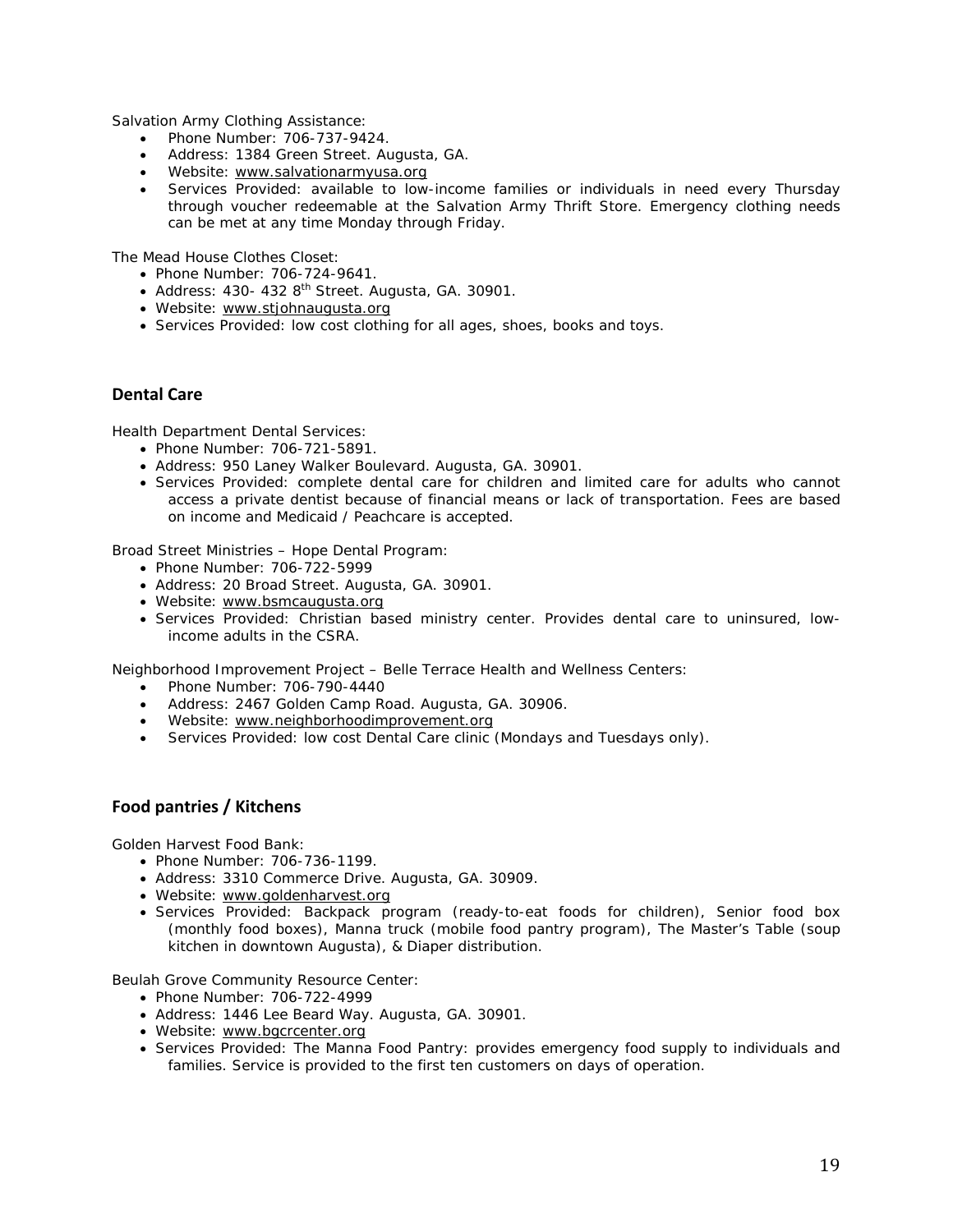Broad Street Ministries:

- Phone Number: 706-722-5999
- Address: 20 Broad Street. Augusta, GA. 30901.
- Website: www.bsmcaugusta.org
- Services Provided: Christian based ministry center. Food Pantry available Tuesdays and Thursdays.

Catholic Social Services:

- Phone Number: 706-722-4390
- Address: 811 12<sup>th</sup> Street. Augusta, GA. 30901.
- Website: www.cssaugusta.com
- Services Provided: Emergency food pantry provides food for families in a crisis situation if they are not receiving food stamps. Also provides Thanksgiving and Christmas meals each year.

Saint Paul's Church:

- Phone number: 706-724-2485
- Address: 605 Reynolds Street. Augusta, GA. 30901.
- Website: www.saintpauls.org
- Services provided: Master's table soup kitchen volunteers prepare and serve hot meals to needy and homeless people six times a year. The Manna Pantry – provides a box of food and supplies to 120 needy families four times a year.

Downtown Cooperative Church Ministries (DCCM):

- Phone Number: 706-722-3530
- Address: 430 8<sup>th</sup> Street. Augusta, GA. 30901.
- Website: www.dccmaugusta.org
- Services Provided: Interdenominational organization made up of 14 downtown churches. Distributes food to the needy Monday through Friday. Every week a family receives a bag of groceries.

First Baptist Church – Benevolence Ministry:

- Phone Number: 706-733-2236
- Address: 3500 Walton Way Ext. Augusta, GA. 30919.
- Website: www.fbcaugusta.org
- Services Provided: Benevolence Ministry provides food to persons in crisis in the community. Also provides limited financial assistance for housing and utilities.

Salvation Army Kitchen:

- Phone Number: 706-737-9424.
- Address: 1384 Green Street. Augusta, GA.
- Website: www.salvationarmyusa.org
- Services Provided: opened 365 days a year, it serves breakfast, lunch and dinner to all individuals and families residing in the Salvation Army Shelter during their stay. The soup line / dinner is open to the community every day at 5:30 pm. Also serves breakfast every morning to the men who stay in the transient lodge. The Food Pantry allows low-income families in need to receive groceries every three months if they are not receiving food stamps.

GAP Ministries:

- Phone number: 706-722-4408
- Address: 1235 Greene Street. Augusta, GA. 30901.
- Website: www.gapministries.org
- Services Provided: food pantry and soup kitchen through Master's Table (Golden Harvest Food Bank) every  $5<sup>th</sup>$  Tuesday of the year.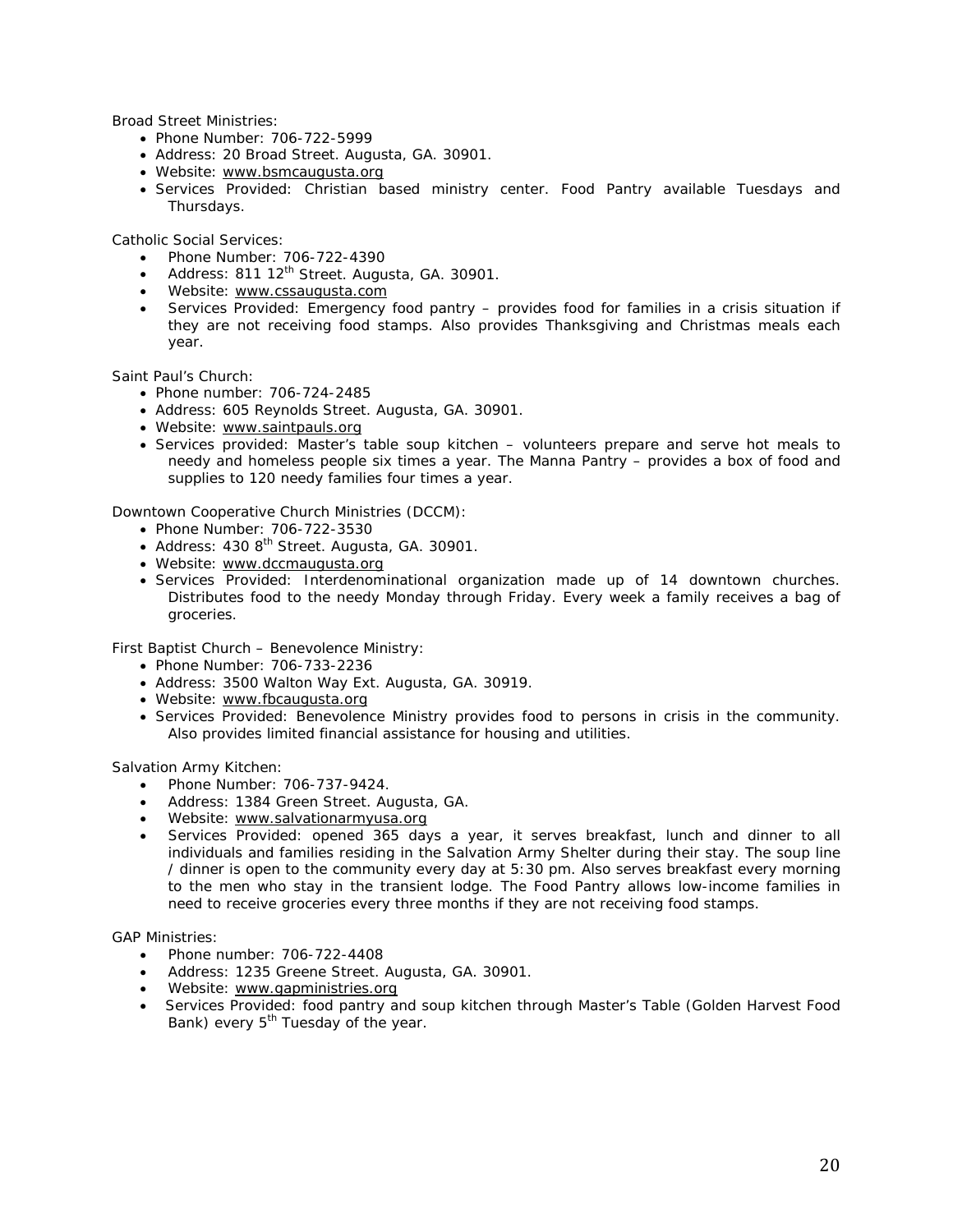Helping People Start Over (HPSO) / New Life Christian Center:

- Phone Number: 706-736-1001
- Address: 2052 Gordon Highway. Augusta, GA. 30909.
- Website: http://hpso.net.s125377.gridserver.com
- Services Provided: temporary emergency food relief to the unemployed, underemployed, the elderly and single parents on fixed incomes.

#### **Job Search and Literacy Training**

Broad Street Ministries:

- Phone Number: 706-722-5999
- Address: 20 Broad Street. Augusta, GA. 30901.
- Website: www.bsmcaugusta.org
- Services Provided: Christian based ministry center. Adult Literacy program throughout the year. Provides one-on-one tutoring.

Augusta Technical Institute – Adult Education Programs:

- Phone Number: 706-771-4131
- Address: 3200 Augusta Tech Drive. 300 Building, Room 305. Augusta, GA. 30906.
- Website: www.augustatech.edu
- Services Provided: English Literacy Program (ELP), General Education Development (GED), family literacy, and workplace literacy.

Easter Seals Disability Services:

- Phone Number: 706-667-9695
- Address: 1500 Wrightsboro Road. Augusta, GA. 30903. P.O. Box 30903.
- Website: http://ge-ea.easterseals.com
- Services Provided: Vocational evaluation, work adjustment training, job placement, school-towork transition, specific vocational skills training and janitorial services for people of working age with disabilities, special needs and other barriers to employment.

Salvation Army GED Classes:

- Phone Number: 706-737-9424.
- Address: 1384 Greene Street. Augusta, GA.
- Website: www.salvationarmyusa.org
- Services Provided: High School Equivalency Diploma Training provided Monday, Wednesday and Friday evenings at their Social Service Center. Classroom and customized instruction is free. Tutorial services for homework assistance are also available for children staying at their shelter. Georgia Department of Labor:
	- Phone Number: 706-721-3131
	- Address: 601 Greene Street. Augusta, GA. 30901.
	- Website: www.dol.state.ga.us
	- Services Provided: employment services, vocational rehabilitation programs, unemployment insurance.

Goodwill – The Job Connection:

- Phone Number: 706-447-5195
- Address: 3153 Washington Road. Augusta, GA. 30907.
- Website: www.goodwillworks.org
- Services Provided: local and regional job leads, computers with internet access, resume and career exploration software, access to copiers, fax and phone, employment fairs, weekly classes including GED, Computers, job search, resume and cover letter workshops and others.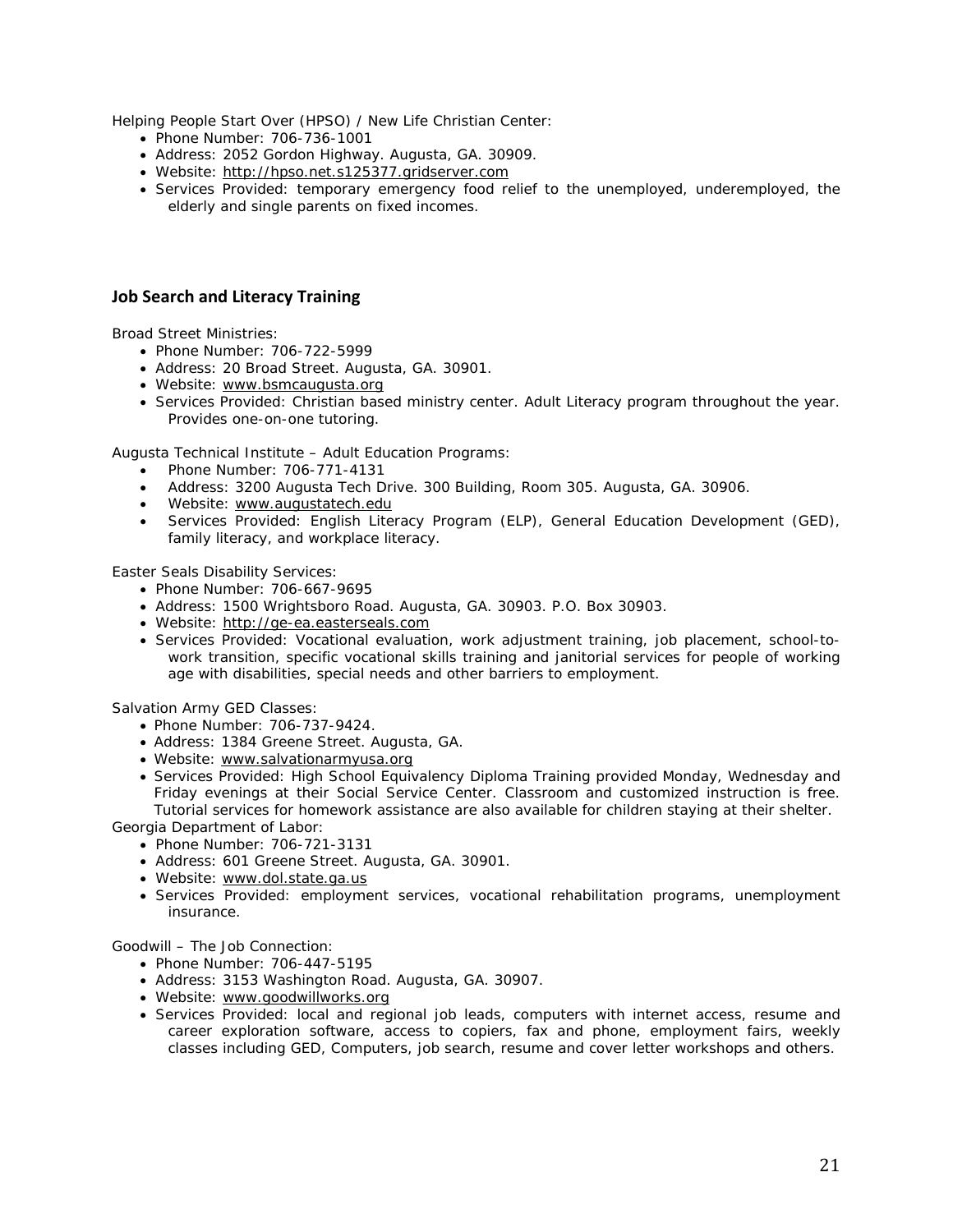Goodwill:

- Phone Number: 706-790-8500.
- Address: 3120 Peach Orchard Road. Augusta, GA. 30906.
- Website: www.goodwillworks.org
- Services Provided: local and regional job leads, computers with internet access, resume and career exploration software, access to copiers, fax and phone, employment fairs, weekly classes including GED, computers, job search, resume and cover letter workshops and others.

Richmond Burke Counties – One Stop Career Centers:

- Phone Number:
- Address: 601 Greene Street. Augusta, GA. 30901
- Website: www.rbonestop.com
- Services Provided: job listings, resume writing software, computer and internet access, fax and phone access, job-seeking books and videos, and information about job training and community services.

#### **Dialysis Facilities**

ARA Augusta LLC:

- **Phone Number: 706-774-0130.**
- **Address: 1000 Telfair Street. Augusta, GA 30901.**

ARA South Augusta Clinic:

- Phone Number: 706-796-1236.
- Address: 1649 Gordon Highway. Augusta, GA 30906.

FMC OF Augusta INC:

- **Phone Number: 706-860-9225.**
- Address: 1109 Medical Center Drive, Building H. Augusta, GA 30909.

Fresenius Medical Care Evans:

- **Phone Number: 706-868-0011.**
- Address: 696 Industrial Park Drive. Evans, GA 30809.

Nephrology Center of South Augusta:

- Phone Number: 706-790-8300.
- Address: 1631 Gordon Highway, Store 1B. Augusta, GA 30906.

RAI Crossroads:

- Phone Number: 706-228-7253.
- Address: 1719 Magnolia Way. Augusta, GA 30919.
- RAI Deans Bridge:
	- Phone Number: 706-790-5909.
	- Address: 2841 Deans Bridge Road. Augusta, GA 30906.

RAI Dialysis Services South Augusta:

- Phone Number: 706-798-5774.
- Address: 3206 Peach Orchard Road. Augusta, GA 30906.

River View Kidney Center:

- Phone Number: 803-279-3722.
- **-** Address: 540 Atomic Road. North Augusta, SC 29841.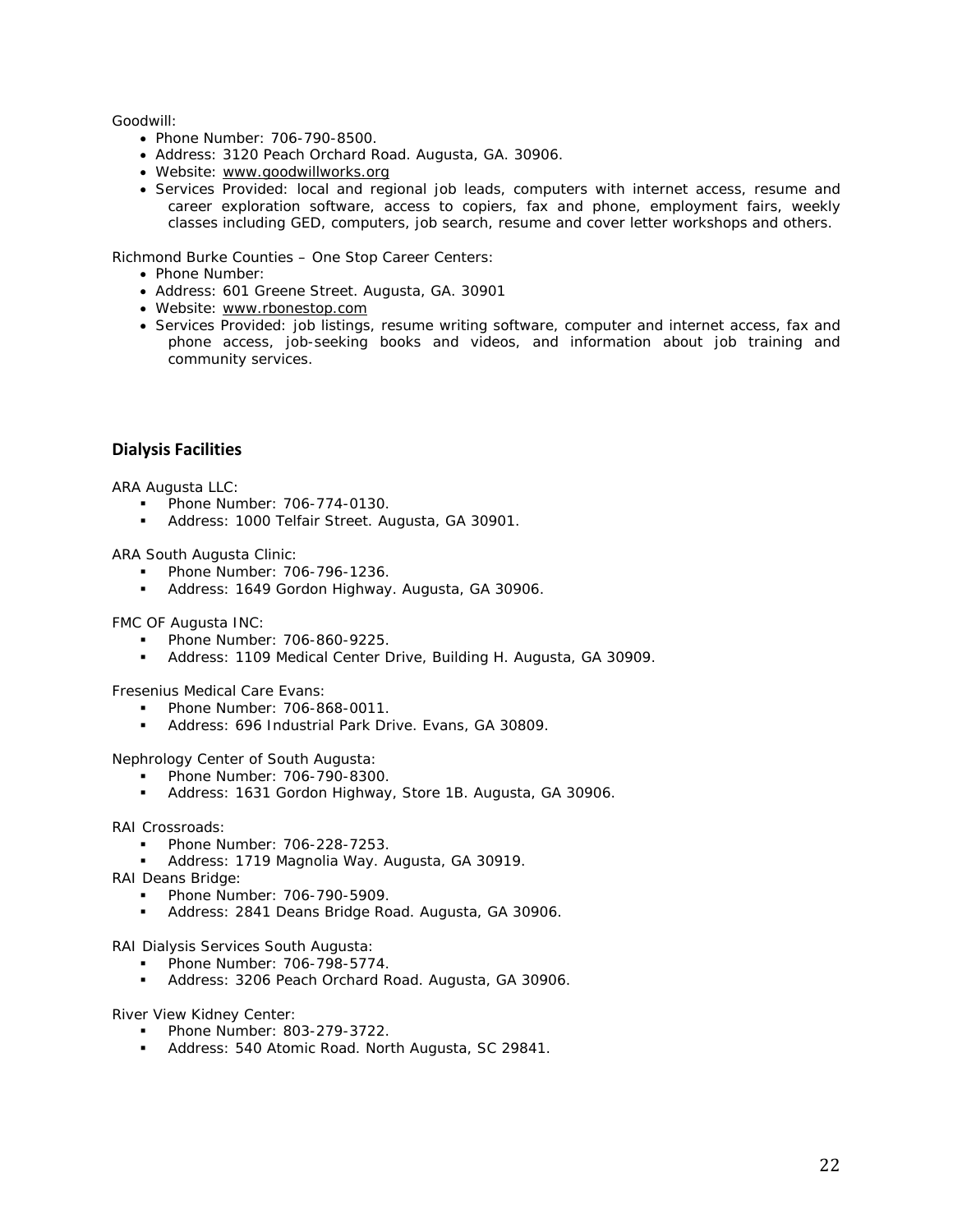Wylds Road Dialysis:

- Phone Number: 706-733-0522.
- Address: 1815 Wylds Road. Augusta, GA 30909.

Aiken Dialysis :

- Phone Number: 803-641-4222.
- Address: 775 Medical Park Drive. Aiken, SC 29801.

DCA OF Aiken II LLC:

- Phone Number: 803-644-8484.
- Address: 69 Crepe Myrtle Drive. Aiken, SC 29803.

Nephrology Centers of America Grovetown:

- Phone Number: 706-860-0831.
- Address: 442 Park 20 West Drive. Grovetown, GA 30813.

#### **Support Groups & Organizations**

Alzheimer's Association, Augusta Regional Office:

- Phone Number: 706-731-9060.
- Address: 1899 Central Avenue. Augusta, GA. 30904.
- Website: www.alz.org/georgia/
- Services Provided: Support group for families and patients with Alzheimer's Dementia.

Augusta Food Allergy:

- Website: www.augustafoodallergy.org
- Services provided: non-profit volunteer support group for individuals and families living with food allergies.

Beulah Grove Community Resource Center:

- Phone Number: 706-722-4999
- Address: 1446 Lee Beard Way. Augusta, GA. 30901.
- Website: www.bgcrcenter.org
- Services Provided: HIV / AIDS education and support group.

The Lydia Project:

- Phone Number: 706-736-5467
- Address: 2501 McDowell Street. Augusta, GA. 30904.
- Website: www.thelydiaproject.org
- Services Provided: Support services for women facing any type of cancer. Lydia also provides rent, utility, and prescription assistance to women who are unable to afford these basic expenses while undergoing cancer treatment who reside in Aiken, Burke, Columbia, McDuffie and Richmond counties.

Friendship Community Center:

- Phone Number: 706-736-4339
- Address: 1720 Central Avenue. Augusta, GA. 30904.
- Website: www.friendshiprecoverycenter.com
- Services Provided: Peer support center for adults in recovery from emotional and mental disorders.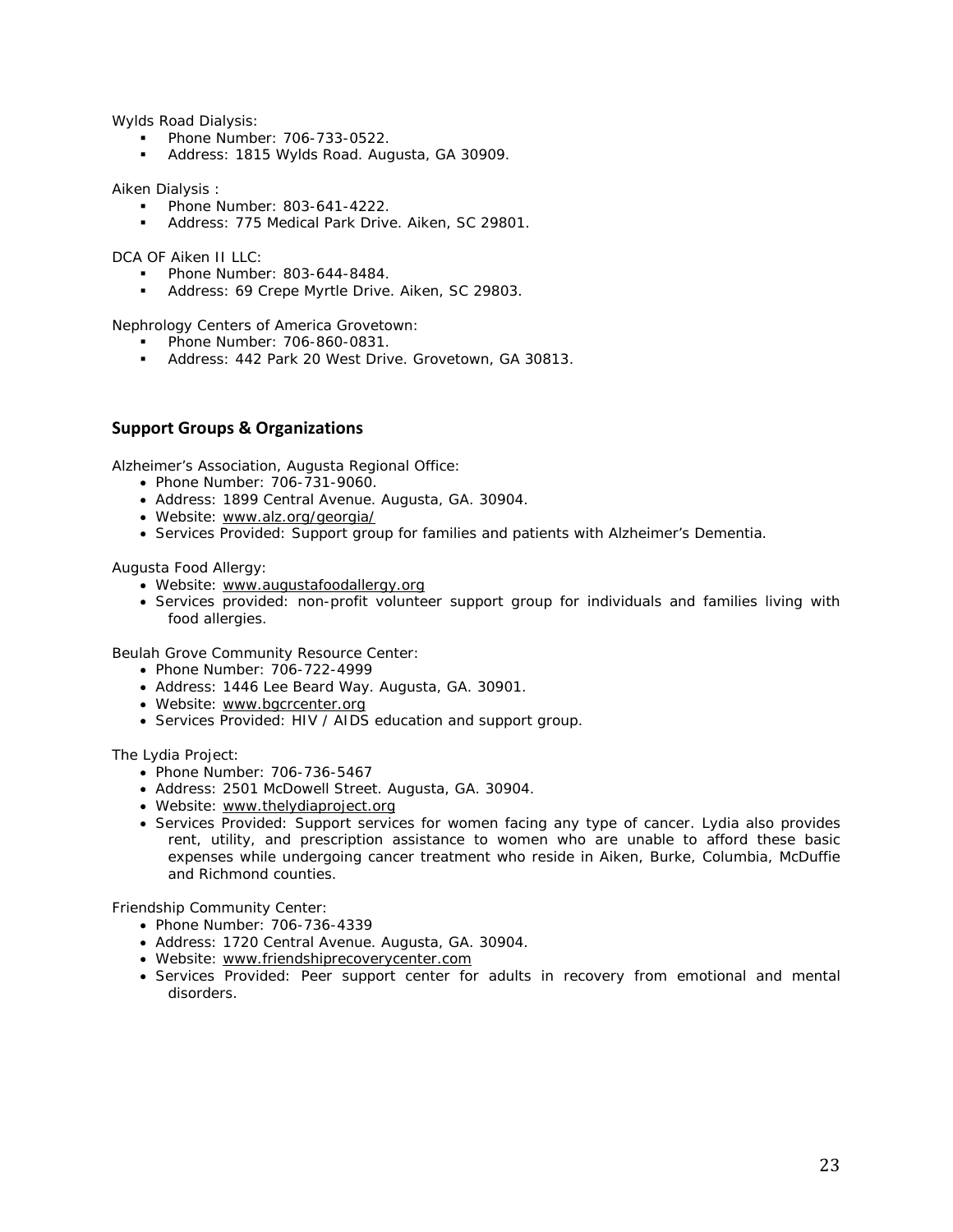#### **Veterans**

Georgia War Veterans Nursing Home:

- Phone Number: 706-721-2531
- Address: 1101 15<sup>th</sup> Street. Augusta, GA, 30901.
- Services Provided: nursing home care to veterans of Georgia who have served in the armed forces during war times. Owned and funded by the Georgia Department of Veterans Service and operated through an interagency agreement with the Medical College of Georgia.

#### **Educational Websites**

American Diabetes Association:

www.diabetes.org

American Heart Association:

www.americanheart.org

American Lung Association:

- www.lung.org
- Information about lung disease and tobacco cessation for patients.

Family Doctor:

- Operated by the American Academy of Family Physicians (AAFP), provides scientifically accurate information to improve the health of individuals and communities.
- www.familydoctor.org

Kidnetic.com:

- Educational Website for children aged 9-12 and their families to promote healthy eating and active living. Partnered with the American Academy of Family Physicians (AAFP).
- www.kidnetic.com

Kids Health:

- Information for children and families on health, behavior and development including general health, nutrition, fitness, pregnancy and newborns, infections, parenting, first aid, medications and healthy recipes. Partnered with the American Academy of Family Physicians (AAFP).
- www.kidshealth.org

Tar Wars:

- Tobacco-free education program for fourth and fifth grade students. Operated by the American Academy of Family Physicians.
- www.tarwars.com

WebMD:

www.webmd.com

GHSU Community Health Needs Assessment:

- Information on health statistics, safety statistics, socio-economic indicators, medical resources, access to recreational and physical activity resources, environmental quality and cleanliness / safety of land, air and water.
- www.georgiahealth.edu/community/chna